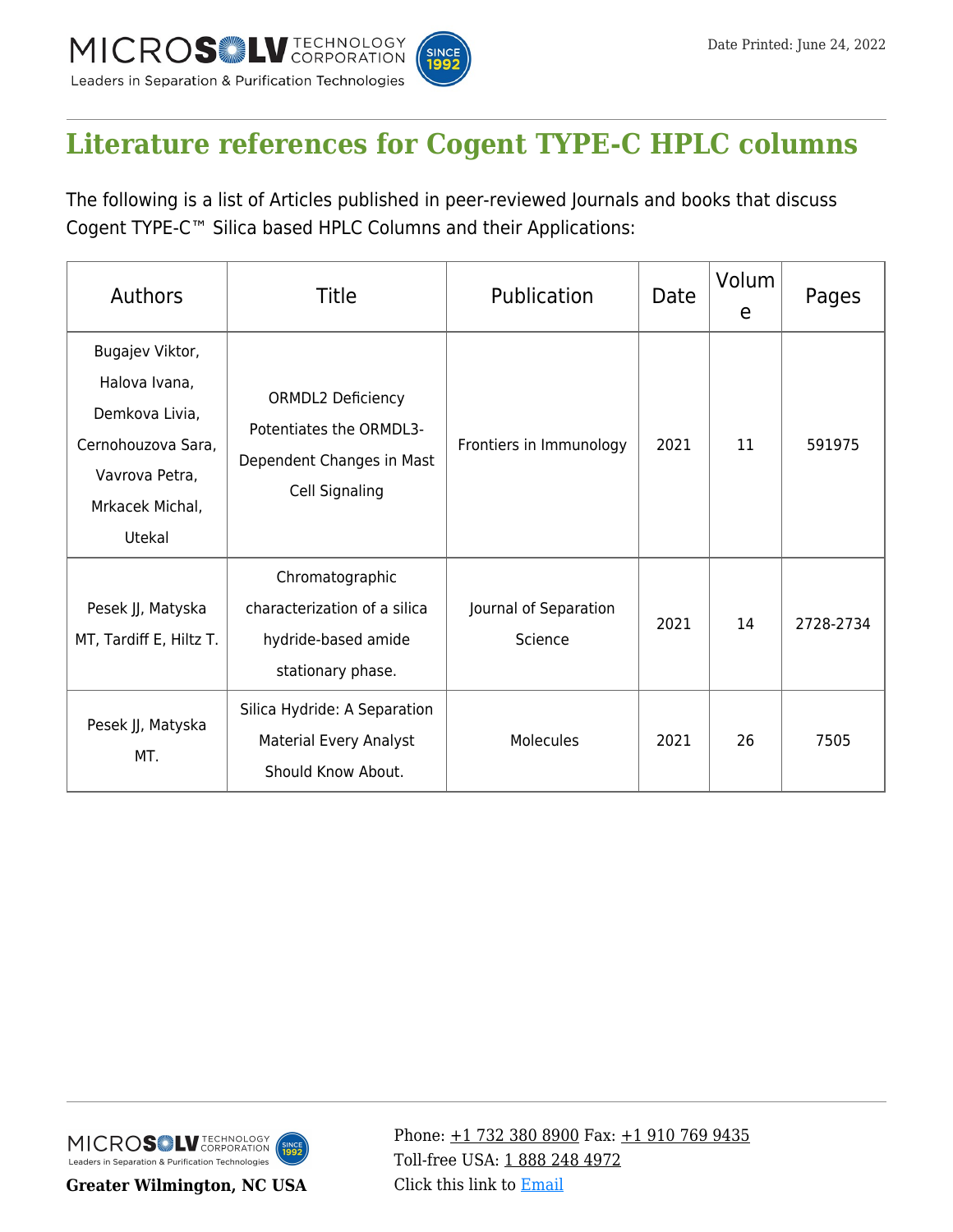





| Marisa C. May, David<br>C. Pavone, Dr. Ira S.<br>Lurie | The separation and<br>identification of synthetic<br>cathinones by portable low<br>micro-flow liquid<br>chromatography with dual<br>capillary columns in series<br>and dual wavelength<br>ultraviolet detection | Journal of Separation<br>Science | 2020 | 43 | $1 - 9$ |
|--------------------------------------------------------|-----------------------------------------------------------------------------------------------------------------------------------------------------------------------------------------------------------------|----------------------------------|------|----|---------|
| Carly Ploumen, Ioan<br>Marginean, Ira S.<br>Lurie      | The utility of silica hydride-<br>based stationary phases for<br>dual-mode ultra high<br>performance liquid<br>chromatography separation<br>of synthetic cathinone<br>positional isomers                        | Journal of Separation<br>Science | 2020 | 43 | $1 - 9$ |
| P. Jandera, T. Hájek                                   | Mobile phase effects on the<br>retention on polar columns<br>with special attention to the<br>dual hydrophilic<br>interaction-reversed-phase<br>liquid chromatography<br>mechanism, a review                    | Journal of Separation<br>Science | 2018 | 41 | 145-162 |

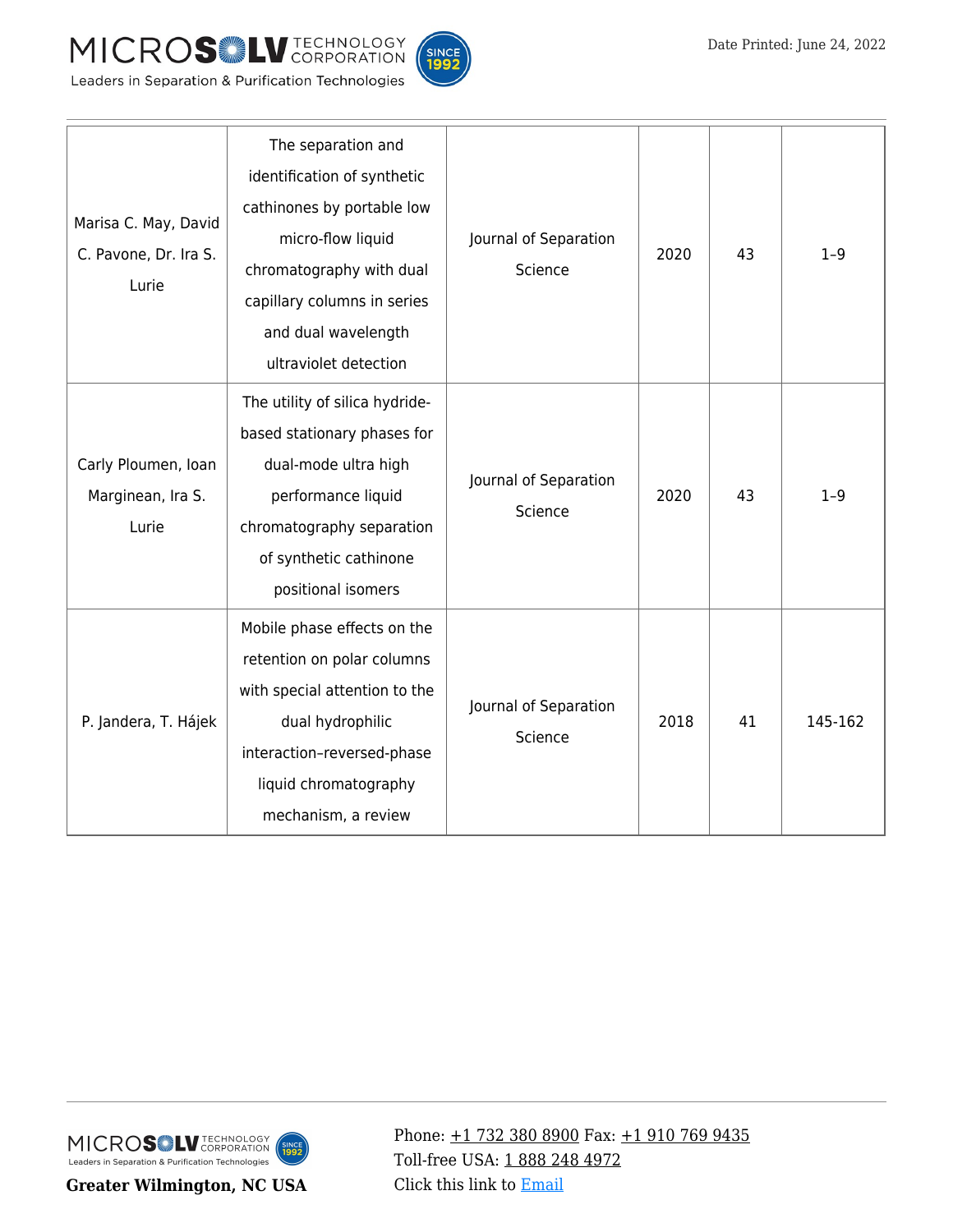



| E. Bartó, A. Felinger,<br>P. Jandera                                                                 | Investigation of the<br>temperature dependence of<br>water adsorption on silica-<br>based stationary phases in<br>hydrophilic interaction liquid<br>chromatography | Journal of<br>Chromatography A | 2017 | 1489 | 143-148   |
|------------------------------------------------------------------------------------------------------|--------------------------------------------------------------------------------------------------------------------------------------------------------------------|--------------------------------|------|------|-----------|
| J.J. Pesek, M.T.<br>Matyska                                                                          | Silica Hydride-Based Packing<br>Materials: HPLC Stationary<br>Phases for a Global Approach<br>to Complex Sample Analysis                                           | <b>Current Chromatography</b>  | 2017 | 4    | $1 - 10$  |
| D.K. Appulage, K.A.<br>Schug                                                                         | Silica hydride based phases<br>for small molecule<br>separations using automated<br>liquid chromatography-mass<br>spectrometry method<br>development               | Journal of<br>Chromatography A | 2017 | 1507 | 115-123   |
| J.E. Young, Z. Pan, H.<br>Ean, V. Menon, B.<br>Modereger, J.J.<br>Pesek, M.T. Matyska,<br>G. Takeoka | Phenolic Composition of<br>Pomegranate Peel Extracts<br>using an LC-MS Approach<br>with Silica Hydride Columns                                                     | J. Sep. Sci.                   | 2017 | 40   | 1449-1456 |
| J.E. Young, J.J. Pesek,<br>M.T. Matyska, B.<br>Sanchez, B. White                                     | Quantitative Analysis of Uric<br>Acid Metabolites in Urine by<br>High Performance Liquid<br>Chromatography - Mass<br>Spectrometry using Silica<br>Hydride Columns  | <b>Current Chromatography</b>  | 2017 | 4    | 51-57     |

**Greater Wilmington, NC USA**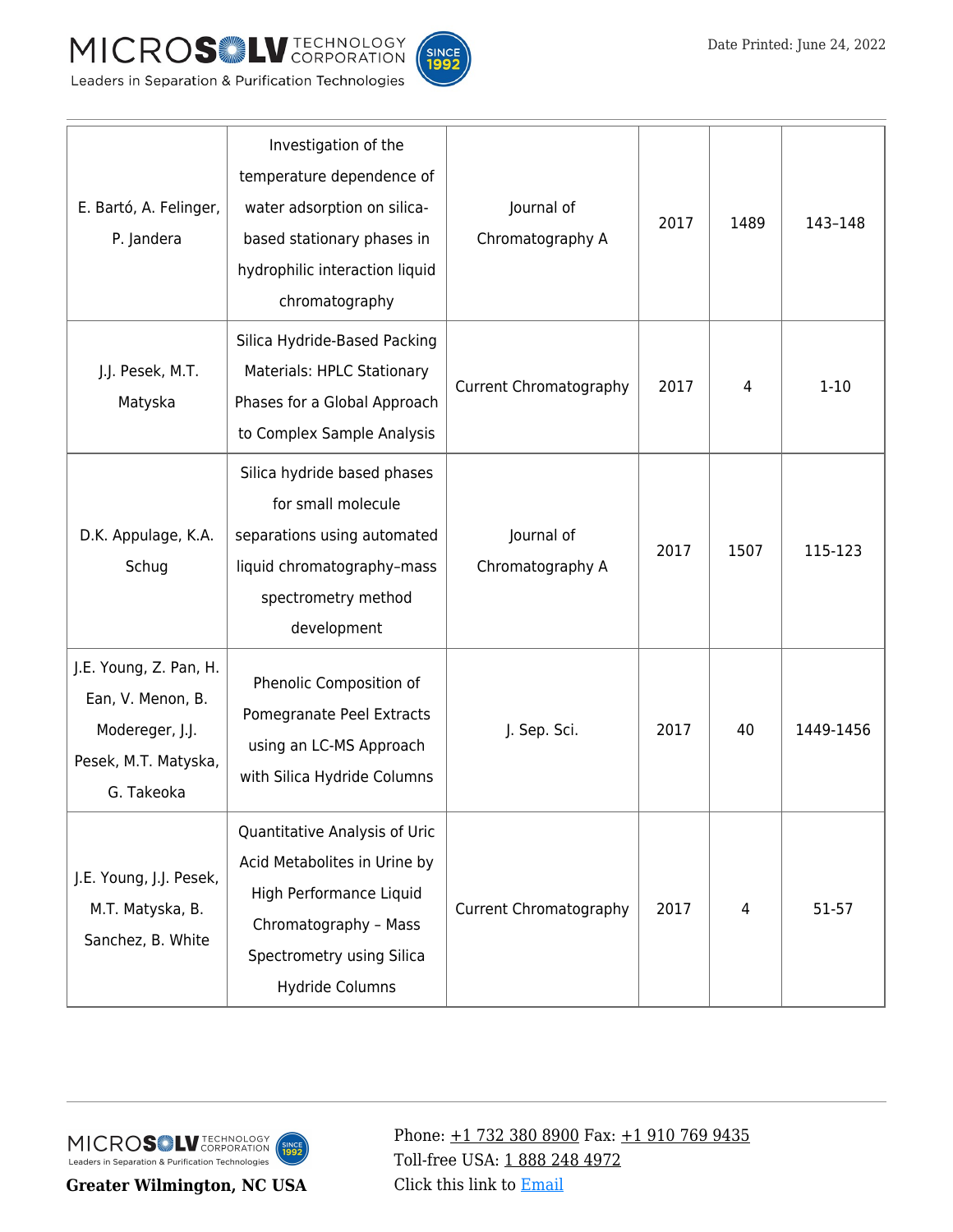



| R. Naffa, G. Holmes,<br>M. Ahn, D. Harding,<br>G. Norris                                                                                    | Liquid chromatography-<br>electrospray ionization mass<br>spectrometryfor the<br>simultaneous quantitation of<br>collagen and elastin<br>crosslinks | Journal of<br>Chromatography A               | 2016 | 1478 | 60-67   |
|---------------------------------------------------------------------------------------------------------------------------------------------|-----------------------------------------------------------------------------------------------------------------------------------------------------|----------------------------------------------|------|------|---------|
| J.E. Young, T.<br>Nguyen, C. Ly, S.<br>Jarman, D. Diep, C.<br>Pham, J.J. Pesek, M.T.<br>Matyska, G.R.<br>Takeoka                            | LC-MS Characterization of<br><b>Mesquite Flour Constituents</b>                                                                                     | <b>LC-GC North America</b><br>Special Issues | 2016 | 10   | 28-31   |
| J.C. Evans, C. Trujillo,<br>Z. Wang, H. Eoh, S.<br>Ehrt, D.<br>Schnappinger, H.I.M.<br>Boshoff, K.Y. Rhee,<br>C.E. Barry III, V.<br>Mizrahi | Validation of CoaBC as a<br>bactericidal target in the<br>coenzyme A pathway of<br>Mycobacterium tuberculosis                                       | <b>ACS Infectious Diseases</b>               | 2016 | 2    | 958-968 |
| H. Grajek, Z.<br>Witkiewicz, M.<br>Purchała, W.<br>Drzewiński                                                                               | Liquid Crystals as Stationary<br>Phases in Chromatography                                                                                           | Chromatographia                              | 2016 |      | $1-29$  |

**Greater Wilmington, NC USA**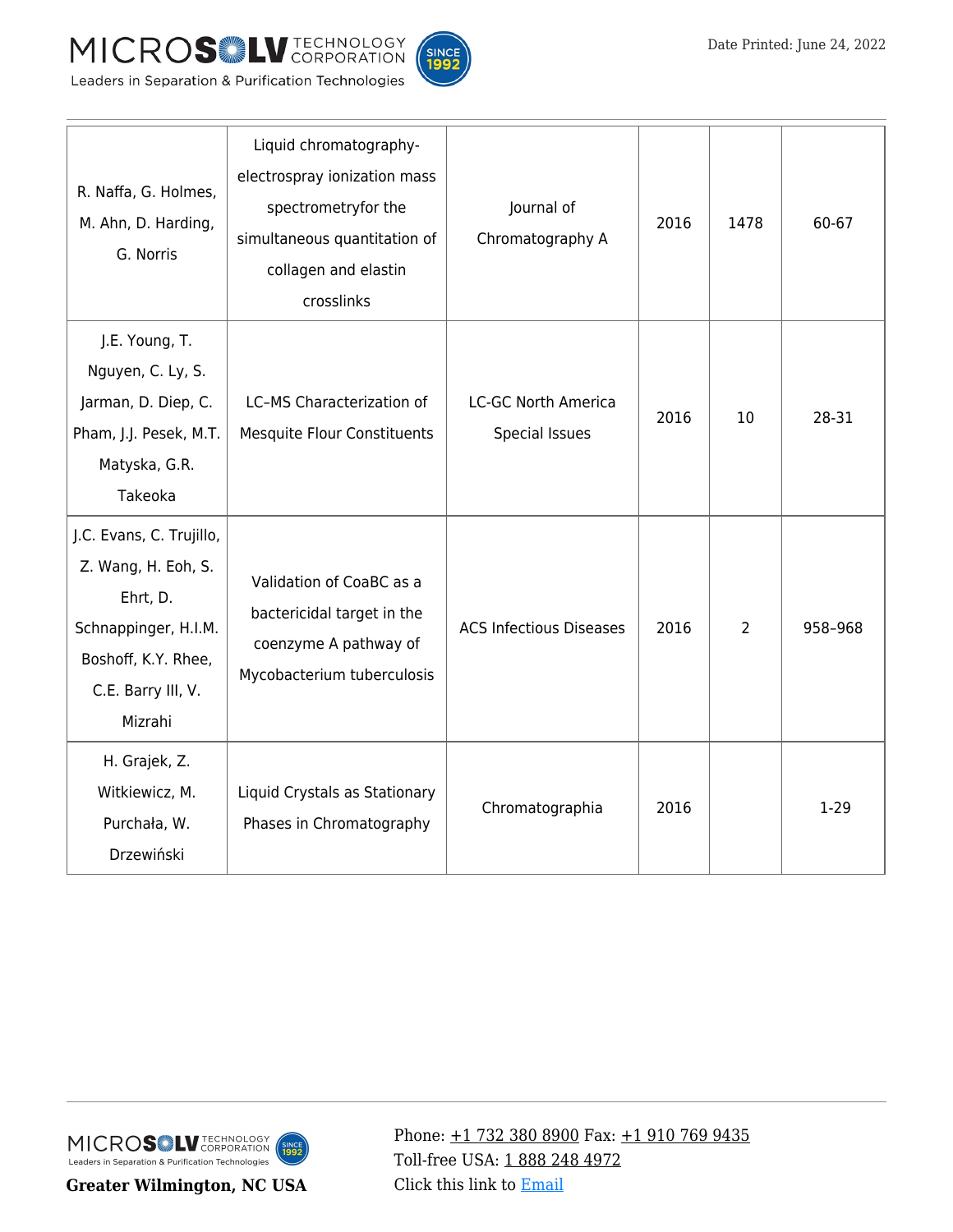



| Y. Kannan1, J. Perez-<br>Lloret, Y. Li1, L.J.<br>Entwistle, H. Khoury,<br>S. Papoutsopoulou,<br>R. Mahmood, N.R.<br>Mansour, S.C.<br>Huang, E.J. Pearce,<br>L.P.S. de Carvalho,<br>S.C. Ley, M.S. Wilson | TPL-2 Regulates Macrophage<br>Lipid Metabolism and M2<br>Differentiation to Control<br>TH2-Mediated<br>Immunopathology                                                   | PLOS Pathogens                | 2016 | 12(8) | $1 - 26$ |
|----------------------------------------------------------------------------------------------------------------------------------------------------------------------------------------------------------|--------------------------------------------------------------------------------------------------------------------------------------------------------------------------|-------------------------------|------|-------|----------|
| E. Cífková, R. Hájek,<br>M. Lísa, M. Holčapek                                                                                                                                                            | HILIC/ESI-MS Separation of<br>acidic and other lipid classes<br>using hydride column                                                                                     | HPLC 2016 poster              | 2016 | N/A   | N/A      |
| C. Kulsing, Y. Yang,<br>R. Sepehrifar, M.<br>Lim, J. Toppete, M.T.<br>Matyska, J.J. Pesek,<br>R.I. Boysen, M.T.W.<br>Hearn                                                                               | Investigations into the<br>separation behaviour of<br>perfluorinated C8 and<br>Analytica Chimica Acta<br>Undecanoic acid modified<br>silica hydride stationary<br>phases |                               | 2016 | 916   | 102-111  |
| J.E. Young                                                                                                                                                                                               | Advances in<br>chromatographic analysis of<br>foods and beverages:<br>modern stationary phases for<br>challenging compounds                                              | Agro Food Industry Hi<br>Tech | 2016 | 27    | 14-17    |
| J.J. Pesek, M.T.<br>Matyska, M. Sieng, L.<br>Doan                                                                                                                                                        | Analysis of Capsaicinoids in<br>Hot Sauces Using a Silica<br><b>Hydride-Based Stationary</b><br>Phase                                                                    | <b>Current Chromatography</b> | 2016 | 3     | 12-16    |

**Greater Wilmington, NC USA**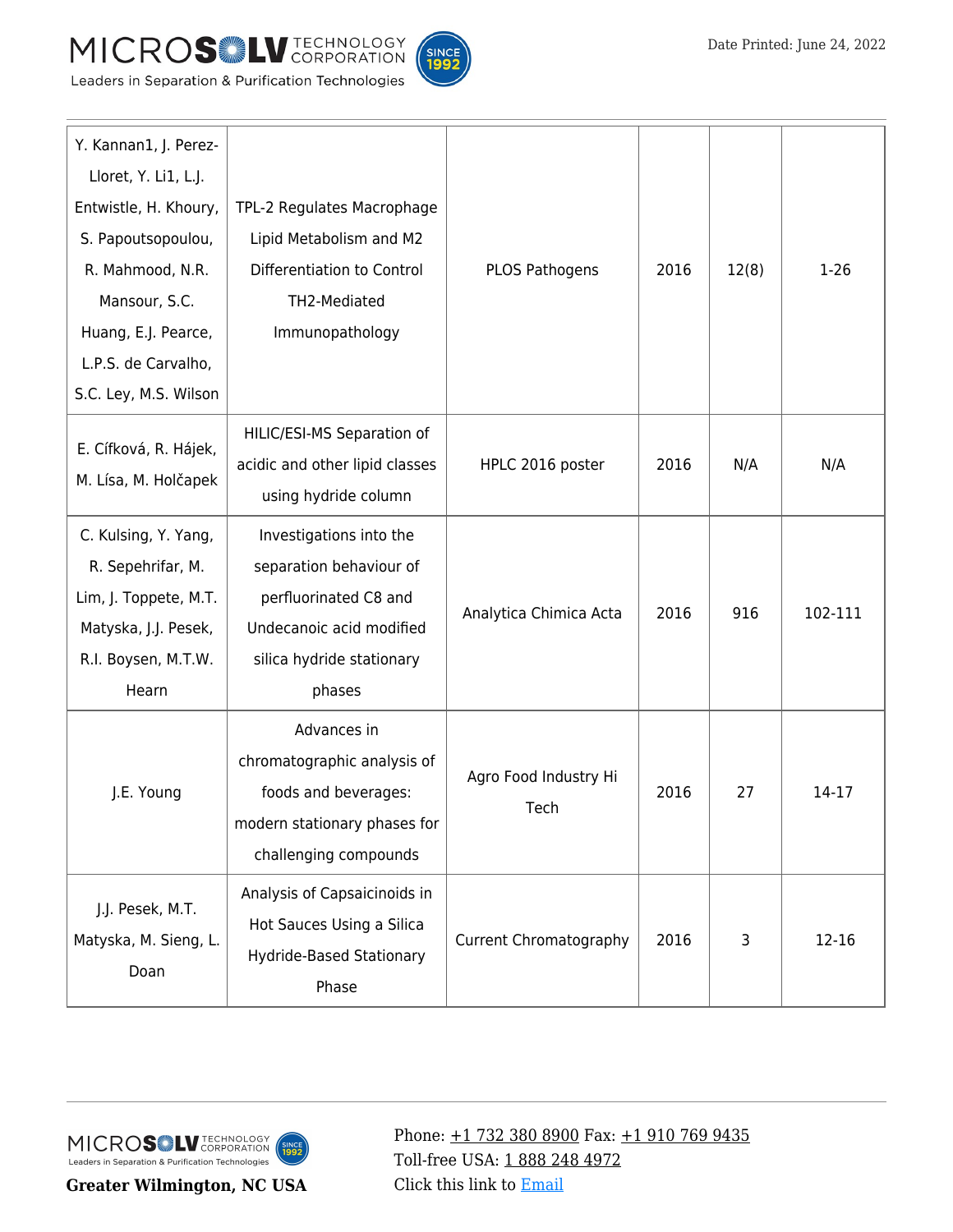



| J.E. Young, J.J. Pesek,<br>M.T. Matyska                                                                       | Robust HPLC-Refractive<br>Index Analysis of Simple<br>Sugars in Beverages using<br>Silica Hydride Columns                                                                     | <b>Current Nutrition &amp; Food</b><br>Science | 2016 | 12   | 125-131 |
|---------------------------------------------------------------------------------------------------------------|-------------------------------------------------------------------------------------------------------------------------------------------------------------------------------|------------------------------------------------|------|------|---------|
| J.J. Pesek, M.T.<br>Matyksa, B.<br>Modereger, A.<br>Hasbun, V.T. Phan,<br>Z. Mehr, M. Guzman,<br>S. Watanable | The separation and analysis<br>of symmetric and<br>asymmetric dimethylarginine<br>and other hydrophilic<br>isobaric compounds using<br>Aqueous Normal Phase<br>Chromatography | J. Chromatogr. A.                              | 2016 | 1441 | 52-59   |
| J.E. Young, M.V. Lim,<br>J. Topete, H. Hang,<br>M. Gahol, J.J. Pesek,<br>M.T. Matyska                         | <b>Improved Sensitivity</b><br>and Specificity for trans-<br>Resveratrol in Red Wine<br>Analysis with HPLC-UV and<br>LC-MS                                                    | LC GC N. Am.                                   | 2016 | 34   | 206-213 |
| E. Cífková, R. Hájek,<br>M. Lísa, M. Holčapek                                                                 | Hydrophilic interaction liquid<br>chromatography-mass<br>spectrometry of<br>(lyso)phosphatidic acids,<br>(yso)phosphatidylserines and<br>other lipid classes                  | J. Chromatogr. A.                              | 2016 | 1439 | 65-73   |

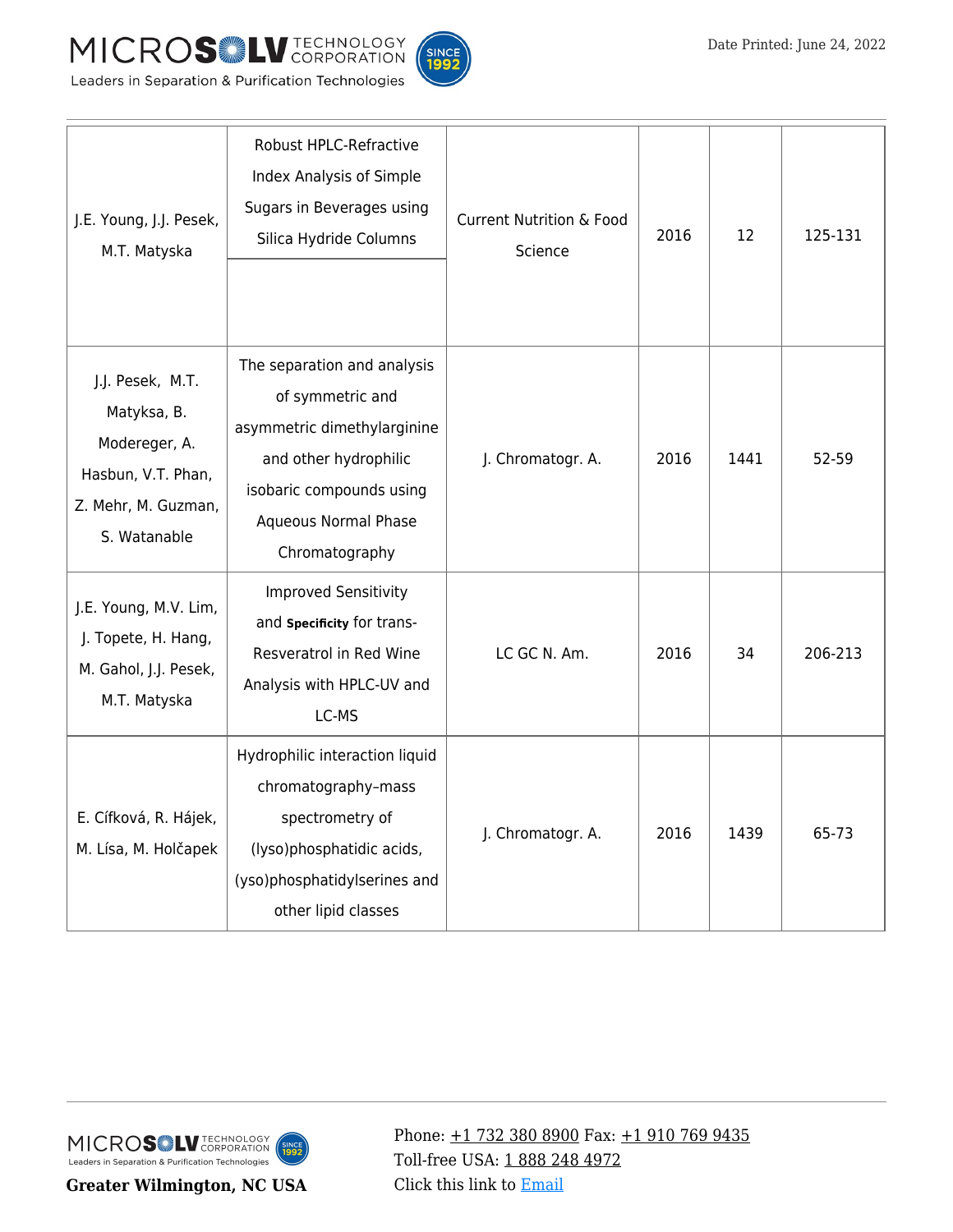



| J. Pesek, M. Matyska,<br>A. Jimena, J. Juan, A.<br>Jo, B. Berioso                                                                                                                       | Analysis of glucosamine<br>using aqueous normal<br>phase chromatography                                              | Food Sci. Technol.                    | 2016 | 65  | 777-782 |
|-----------------------------------------------------------------------------------------------------------------------------------------------------------------------------------------|----------------------------------------------------------------------------------------------------------------------|---------------------------------------|------|-----|---------|
| J.J. Kamphorst, M.<br>Nofal, C. Commisso,<br>S.R. Hackett, W. Lu,<br>E. Grabocka,<br>M.G.Vander Heiden,<br>G. Miller, J.A. Drebin,<br>D. Bar-Sagi, C.B.<br>Thompson, J.D.<br>Rabinowitz | Human Pancreatic Cancer<br>Tumors Are Nutrient Poor<br>and Tumor Cells Actively<br>Scavenge Extracellular<br>Protein | Cancer Research                       | 2015 | 75  | 544-553 |
| Y. Dai, S.M. Fischer                                                                                                                                                                    | <b>Metabolomics Batch Data</b><br>Analysis Workflow to<br>Characterize Differential<br>Metabolites in Bacteria       | <b>Agilent Application Note</b>       | 2015 | N/A | $1-8$   |
| E.M. Borges                                                                                                                                                                             | Silica, Hybrid Silica, Hydride<br>Silica and Non-Silica<br>Stationary Phases for Liquid<br>Chromatography            | J. Chromatogr. Sci.                   | 2015 | 53  | 580-597 |
| A. Dang, M. Sieng,<br>J.J. Pesek, M.T.<br>Matyska                                                                                                                                       | Determination of Bisphenol A<br>in Receipts and Carbon<br>Paper by HPLC-UV                                           | J. Liq. Chromatogr. & Rel<br>Technol. | 2015 | 38  | 438-442 |

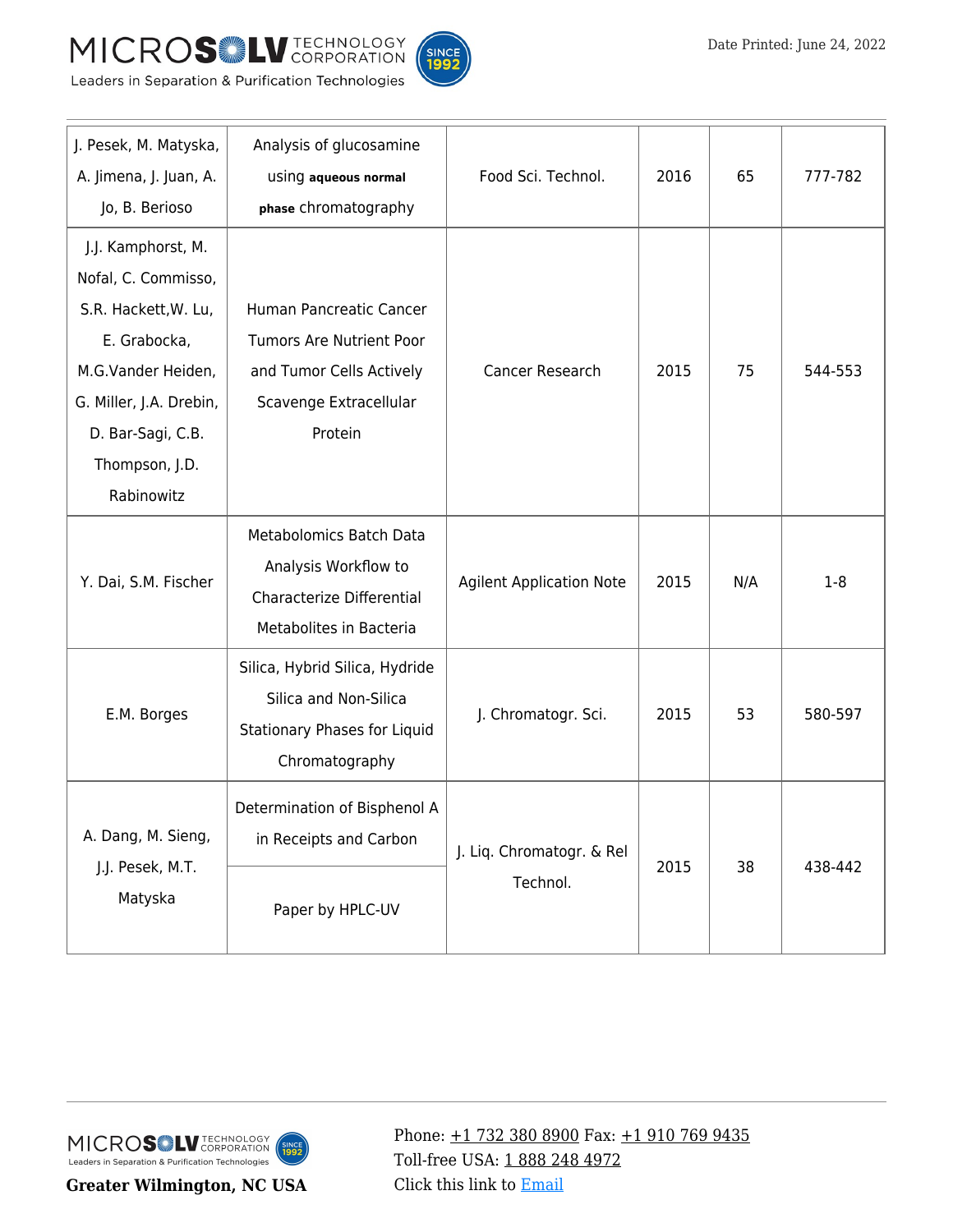



| J.J. Pesek, M.T.<br>Matyska, M. Sieng, L.<br>Doan                                                        | Analysis of Capsaicinoids in<br>Hot Sauces using a Silica<br>Hydride-based Stationary<br>Phase                                                                                                                                           | Curr. Chromatogr. | 2015 | 3    |           |
|----------------------------------------------------------------------------------------------------------|------------------------------------------------------------------------------------------------------------------------------------------------------------------------------------------------------------------------------------------|-------------------|------|------|-----------|
| Y. Nolvachai, C.<br>Kulsing, R.I. Boysen,<br>M.T. Matyska, J.J.<br>Pesek, P.J. Marriott,<br>M.T.W. Hearn | Comparison of the<br>performance of different<br>silica hydride particles for the<br>solid-phase extraction of<br>non-volatile analytes from<br>dark chocolate with analysis<br>by gas<br>chromatography-quadrupole<br>mass spectrometry | Food Chem.        | 2015 | 174  | 434-439   |
| J. Pesek, M. Matyska,<br>A. Dang                                                                         | Analysis of ethyl glucuronide<br>and ethyl sulfate using<br>aqueous normal-phase<br>chromatography with mass<br>spectrometry                                                                                                             | J. Sep. Sci.      | 2015 | 38   | 1515-1520 |
| J. Pesek, M. Matyska,<br>N. Salehi                                                                       | <b>Evaluation of Stationary</b><br>Phases Made by<br>Hydrosilation of Alkynes on<br>Silica Hydride                                                                                                                                       | Curr. Chromatogr. | 2015 | 2    | 41-47     |
| J. Pesek, M. Matyska                                                                                     | Ammonium fluoride as a<br>mobile<br>phase additive in aqueous<br>normal phase chromatography                                                                                                                                             | J. Chromatogr. A. | 2015 | 1401 | 69-74     |

**Greater Wilmington, NC USA**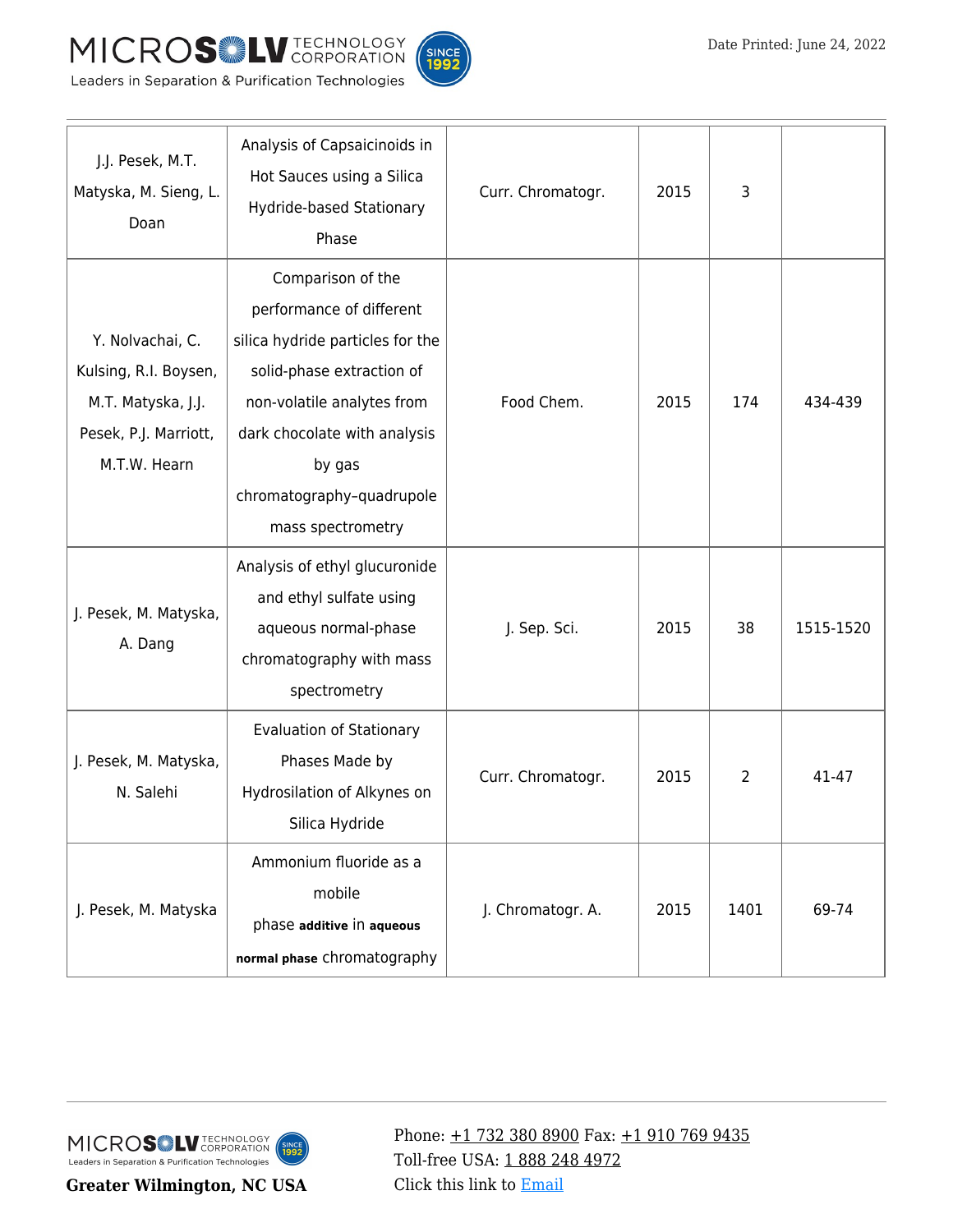



| J.E. Young, M.T.<br>Matyska, J.J. Pesek                                                                     | LC-MS-Compatible<br>Approaches for the<br>Quantitation of Limonin in<br>Citrus Juice                                                                              | LCGC N. Am.               | 2015 | 33   | 192-199   |
|-------------------------------------------------------------------------------------------------------------|-------------------------------------------------------------------------------------------------------------------------------------------------------------------|---------------------------|------|------|-----------|
| S. Rocchi, A. Rocco,<br>J.J. Pesek, M.T.<br>Matyska, D. Capitani,<br>S. Fanali                              | Enantiomers separation by<br>nano-liquid chromatography:<br>Use of a novel sub-2 µm<br>vancomycin silica hydride<br>stationary phase                              | J. Chromatogr. A.         | 2015 | 1381 | 149-159   |
| C. Kulsing, Y.<br>Nolvachai, P.J.<br>Marriott, R.I. Boysen,<br>M.T. Matyska,<br>J.J. Pesek, M.T.W.<br>Hearn | Insights into the Origin of the<br>Separation Selectivity with<br>Silica Hydride Adsorbents                                                                       | J. Phys. Chem. B.         | 2015 | 119  | 3063-3069 |
| C. Kulsing, Y. Yang,<br>R.I. Boysen, M.T.<br>Matyska, J.J. Pesek,<br>M.T.W. Hearn                           | Role of electrostatic<br>contributions in the<br>separation of peptides with<br>silica hydride stationary<br>phases                                               | <b>Analytical Methods</b> | 2015 | 7    | 1578-1585 |
| C. Kulsing, Y. Yang,<br>R.I. Boysen, M.T.<br>Matyska, J.J. Pesek,<br>M.T.W. Hearn                           | Prediction of the zeta<br>potentials and ionic<br>descriptors of a silica hydride<br>stationary phase with mobile<br>phases of different pH and<br>ionic strength | Anal. Chim. Acta          | 2015 | 859  | 79-86     |

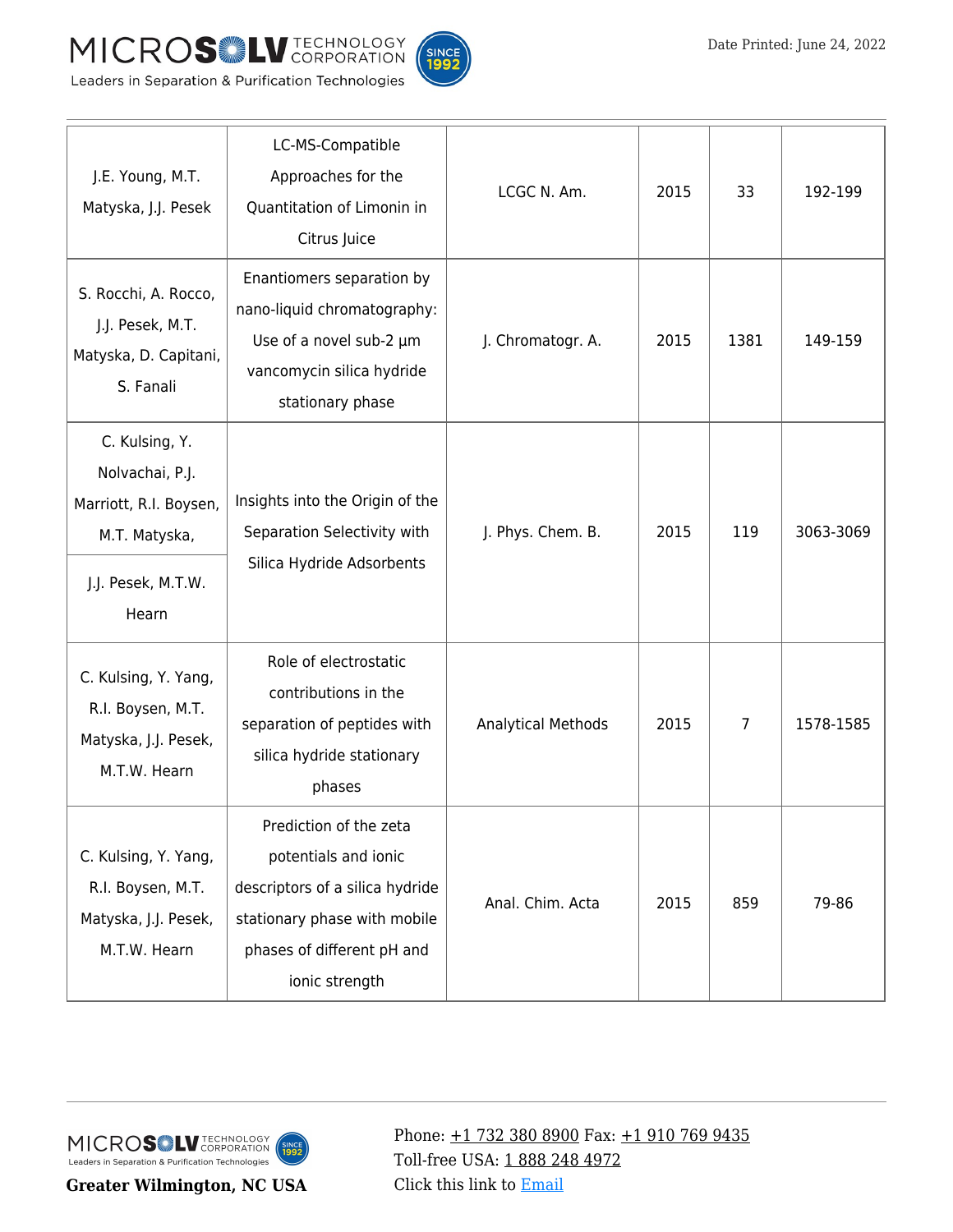



| C. Kulsing, Y. Yang,<br>C. Munera, C. Tse,<br>M.T. Matyska, J.J.<br>Pesek, R.I. Boysen,<br>M.T.W. Hearn | Correlations between the<br>zeta potentials of silica<br>hydride-based stationary<br>phases, analyte retention<br>behaviour and their ionic<br>interaction descriptors | Anal. Chim. Acta          | 2014 | 817 | 48-60     |
|---------------------------------------------------------------------------------------------------------|------------------------------------------------------------------------------------------------------------------------------------------------------------------------|---------------------------|------|-----|-----------|
| J.J. Pesek, R.I.<br>Boysen, M.T.W.<br>Hearn, M.T. Matyska                                               | Hydride-based HPLC<br>stationary phases: A rapidly<br>evolving technology for the<br>development of new bio-<br>analytical methods                                     | <b>Analytical Methods</b> | 2014 | 6   | 4496-4503 |
| S. Bocian, G.<br>Rychlicki, M.T.<br>Matyska, J.J. Pesek,<br>B. Buszewski                                | Study of hydration process<br>on silica hydride surfaces by<br>micro-calorimetry and water<br>adsorption                                                               | J. Colloid Interface Sci. | 2014 | 416 | 161-166   |
| E.Y. Santali, D.<br>Edwards, O.B.<br>Sutcliffe, S. Bailes,<br>M.R. Euerby, D.G.<br>Watson               | A Comparison of Silica C and<br>Silica Gel in HILIC Mode:<br>The Effect of Stationary<br>Phase Surface Area                                                            | Chromatographia           | 2014 | 77  | 873-881   |
| J.J. Pesek, M.T.<br>Matyska, J.E.Young                                                                  | Analysis of thiopurines<br>using aqueous normal<br>phase chromatography                                                                                                | J. Pharm. Biomed. Anal.   | 2014 | 95  | 102-106   |
| J.E. Young, M.T.<br>Matyska, J.J. Pesek                                                                 | Why development of new<br>HPLC column technology is<br>still alive                                                                                                     | Chimica Oggi.             | 2014 | 32  | $8 - 12$  |

**Greater Wilmington, NC USA**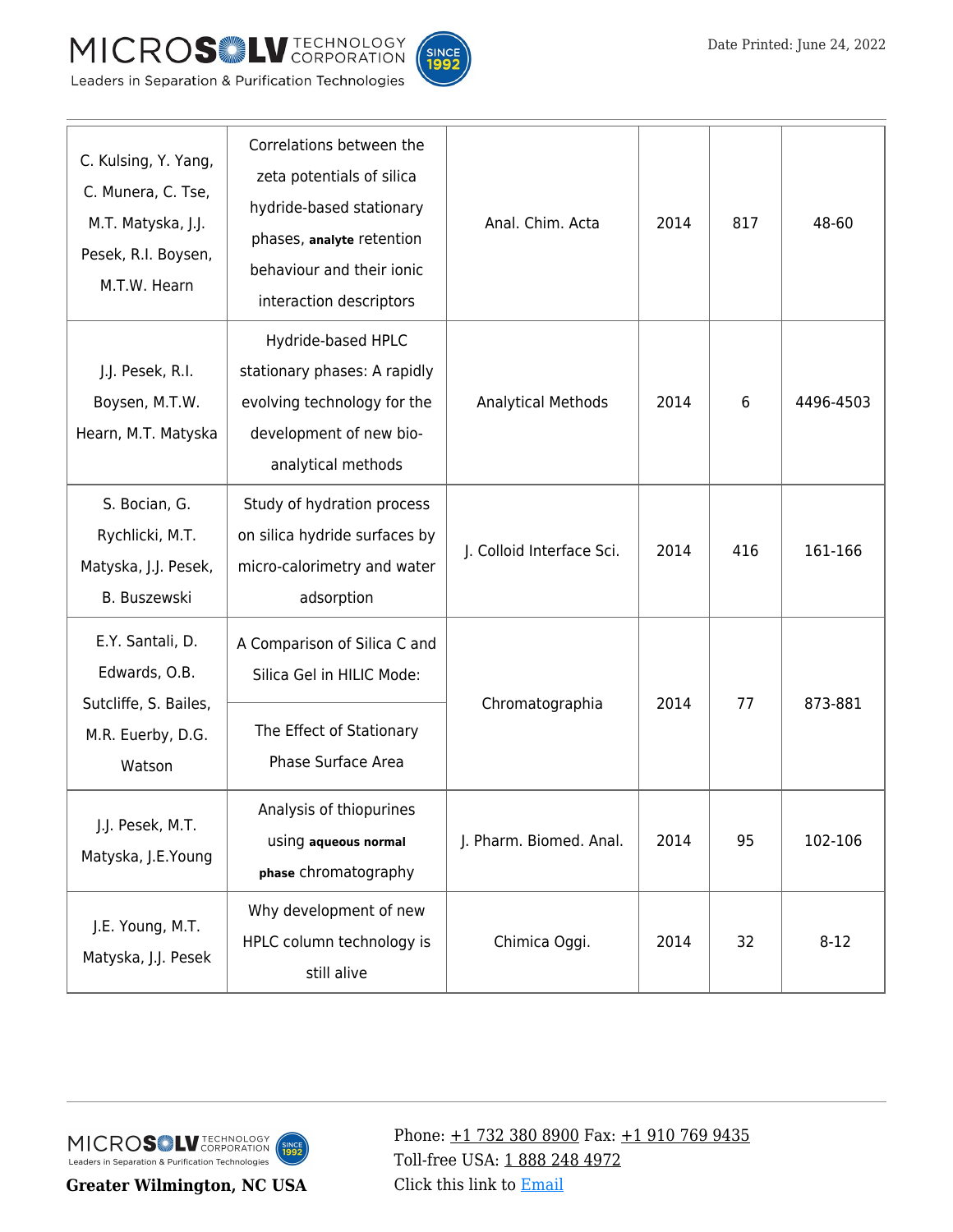



| N. Byrd                                                                                                                        | Quick, Easy and Reliable<br>Detection of Histamine in<br>Food Using the Agilent 6490<br>Triple Quadrupole LC/MS with<br>Jet Stream Technology | <b>Agilent Application Note</b> | 2013 | N/A | $1 - 4$   |
|--------------------------------------------------------------------------------------------------------------------------------|-----------------------------------------------------------------------------------------------------------------------------------------------|---------------------------------|------|-----|-----------|
| S. Jenkins, S.M.<br>Fischer, T.R. Sana                                                                                         | Compound Identification,<br>Profiling and Pathway<br>Analysis of the Yeast<br>Metabolome in Mass Profiler<br>Professional                     | <b>Agilent Application Note</b> | 2013 | N/A | $1 - 10$  |
| A. Marcobal, P.C<br>Kashyap, T.A.<br>Nelson, P.A. Aronov,<br>M.S. Donia, A.<br>Spormann, M.A.<br>Fischbach, J.L.<br>Sonnenburg | A metabolomic view of how<br>the human gut microbiota<br>impacts the host<br>metabolome using<br>humanized and gnotobiotic<br>mice            | ISME J.                         | 2013 | 7   | 1933-1943 |
| Tong Zhang and<br>David G. Watson                                                                                              | High Performance Liquid<br>Chromatographic<br>Approaches to Mass<br><b>Spectrometry Based</b><br>Metabolomics                                 | <b>Current Metabolomics</b>     | 2013 | 1   | 58-83     |
| Y. Yang, R.I. Boysen,<br>C. Kulsing, M.T.<br>Matyska, J.J. Pesek,<br>M.T. W. Hearn                                             | Analysis of polar peptides<br>using a silica hydride column<br>and high aqueous content<br>mobile phases                                      | J. Sep. Sci.                    | 2013 | 36  | 3019-3025 |

**Greater Wilmington, NC USA**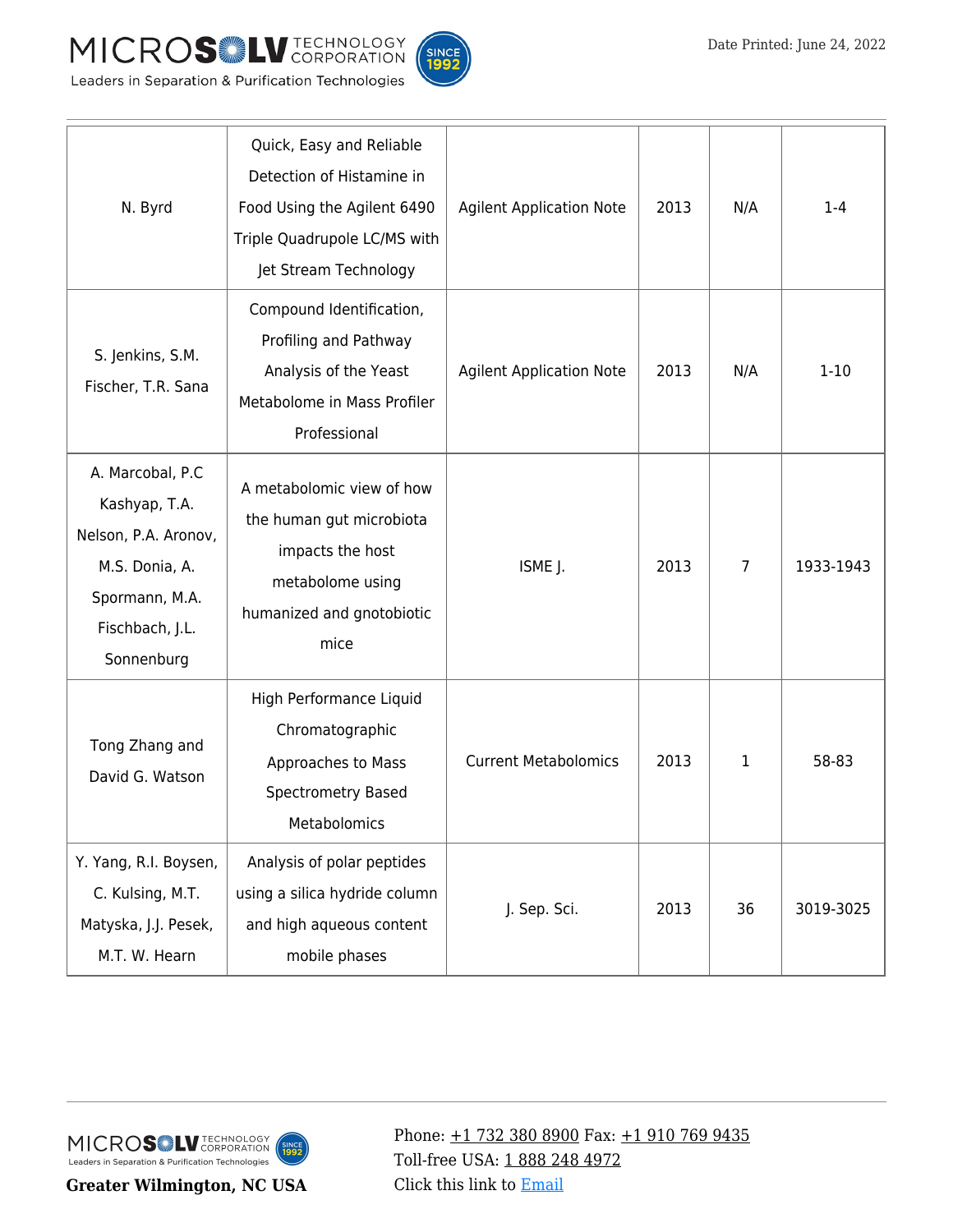





|  |  | Leaders in Separation & Purification Technologies |  |
|--|--|---------------------------------------------------|--|
|  |  |                                                   |  |

| J.J. Pesek, MT.<br>Matyska, A.M. Kim                                   | Evaluation of stationary<br>phases based on silica<br>hydride for the analysis of<br>drugs of abuse                                                                                                                            | J. Sep. Sci. | 2013 | 36 | 2760-2766 |
|------------------------------------------------------------------------|--------------------------------------------------------------------------------------------------------------------------------------------------------------------------------------------------------------------------------|--------------|------|----|-----------|
| R. Le, J.E. Young, J.J.<br>Pesek, M.T. Matyska                         | Separation of 1,3-<br>dimethylamylamine and<br>other polar compounds in a<br>dietary supplement<br>formulation using aqueous<br>normal phase chromatography<br>with MS                                                         | J. Sep. Sci. | 2013 | 36 | 2578-2583 |
| Y. Yang, M.T.<br>Matyska, R.I.<br>Boysen, J.J. Pesek,<br>M.T. W. Hearn | Simultaneous separation of<br>hydrophobic and polar bases<br>using a silica hydride<br>stationary phase                                                                                                                        | J. Sep. Sci. | 2013 | 36 | 1209-1216 |
| H. Yeman, T.<br>Nicholson, M.T.<br>Matyska, J.J. Pesek,<br>K. Albert   | Simulation of the<br>chromatographic separation<br>process in HPLC employing<br>suspended-state NMR<br>spectroscopy - Comparison<br>of interaction behavior for<br>monomeric and hydride-<br>modified C18 stationary<br>phases | J. Sep. Sci. | 2013 | 36 | 173-181   |

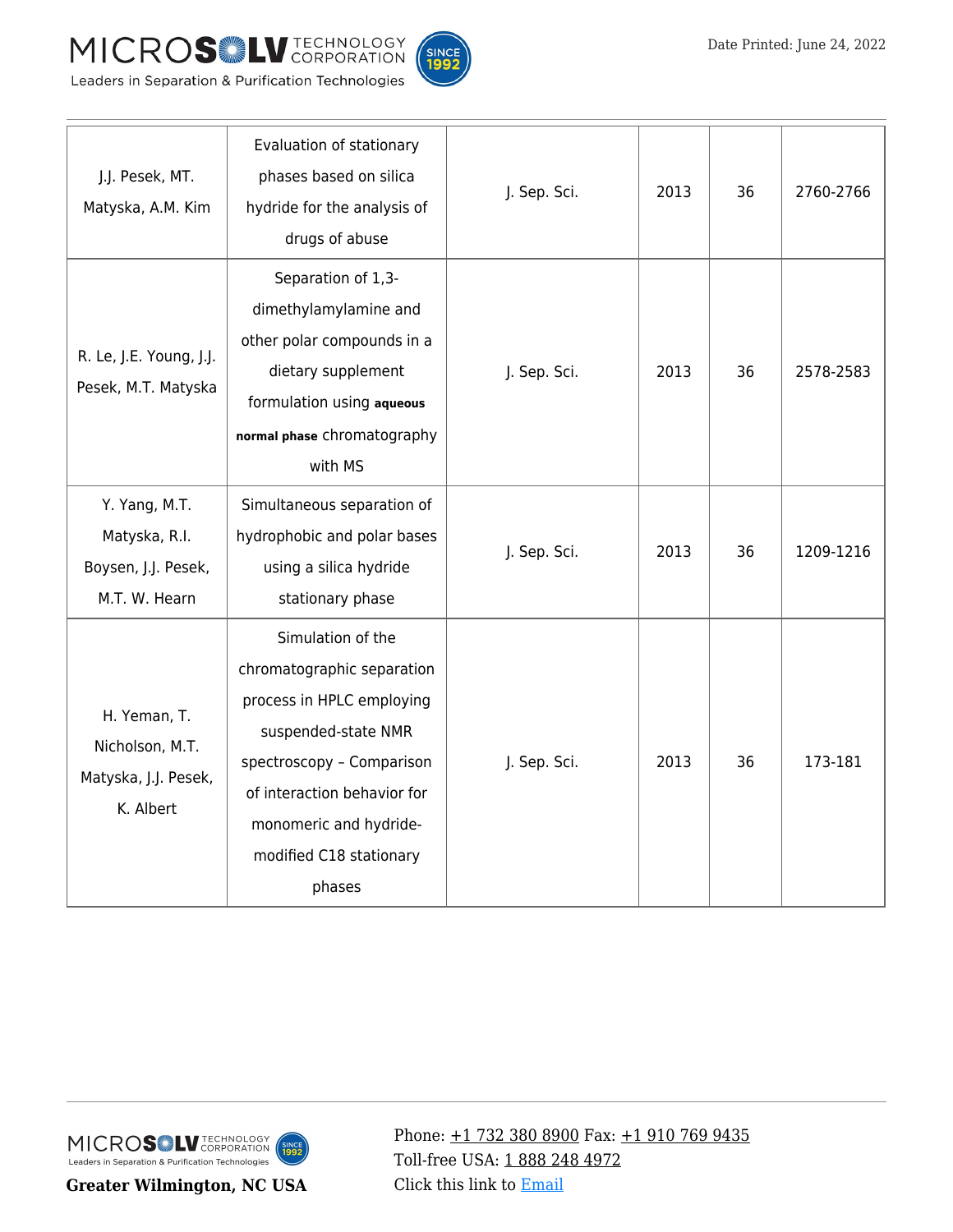

T



Т

Т

Т

| A. Dang, J.J. Pesek,<br>M.T. Matyska                                  | The use of aqueous normal<br>phase chromatography as an<br>analytical tool for food<br>analysis: Determination of                                                                      | Food Chem.                            | 2013 | 141 | 4226-4230 |
|-----------------------------------------------------------------------|----------------------------------------------------------------------------------------------------------------------------------------------------------------------------------------|---------------------------------------|------|-----|-----------|
| J.E. Young, H.N.<br>Nguyen, M.T.<br>Matyska, J.J. Pesek,              | histamine as a model system<br>LC-MS-Compatible separation<br>of polar compounds using<br>silica hydride columns                                                                       | LCGC N. Am.                           | 2013 | 31  | 144-157   |
| J. E. Young, M.T.<br>Matyska, A.K. Azad,<br>S.E. Yoc, J.J. Pesek      | <b>Separation Differences</b><br>Among Phenyl Hydride,<br>Undecanoyl Cholesterol, and<br><b>Bidentate C8 Stationary</b><br>Phases for Stability Indicating<br>Methods of Tetracyclines | J. Liq. Chromatogr. & Rel<br>Technol. | 2013 | 36  | 926-942   |
| J.J. Pesek, M.T.<br>Matyska, R.I.<br>Boysen, Y. Yang,<br>M.T.W. Hearn | Aqueous normal-phase<br>chromatography using silica-<br>hydride-based stationary<br>phases                                                                                             | Trends Anal. Chem.                    | 2013 | 42  | 64-73     |
| S. Jenkins, S.M.<br>Fischer, T.R. Sana                                | <b>Mass Profiler Professional</b><br>and Personal Compound<br>Database and Library<br>Software Facilitate<br>Compound Identification for<br>Profiling of the Yeast<br>Metabolome       | <b>Agilent Application Note</b>       | 2012 | N/A | $1 - 12$  |



**Greater Wilmington, NC USA**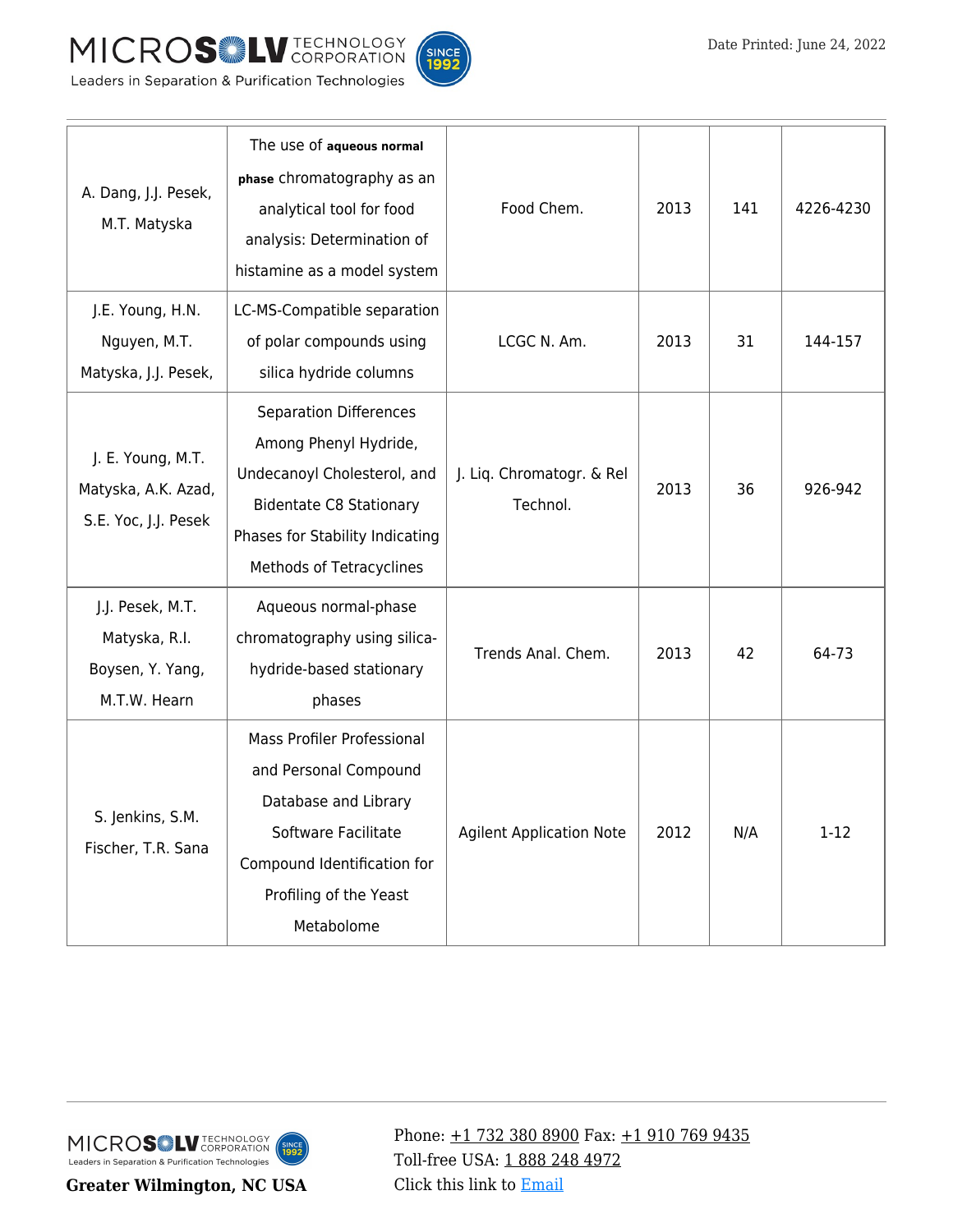



| J.J. Pesek, M.T.<br>Matyska                                                                              | A New Approach to<br>Bioanalysis: Aqueous Normal<br>Phase Chromatography with<br>Silica Hydride Stationary<br>Phases                                      | Bioanalysis             | 2012 | 4  | 845-853   |
|----------------------------------------------------------------------------------------------------------|-----------------------------------------------------------------------------------------------------------------------------------------------------------|-------------------------|------|----|-----------|
| J.J. Pesek, M.T.<br>Matyska, A. Dang                                                                     | Analysis of cycloserine and<br>related compounds using<br><b>Aqueous Normal Phase</b><br>chromatography/Mass<br>Spectrometry                              | J. Pharm. Biomed. Anal. | 2012 | 64 | 72-76     |
| R. MacNeill, R.<br>Stromeyer, B.<br>Urbanowicz, V.<br>Acharya, M.<br>Moussallie, J.J. Pesek              | Silica hydride-based<br>chromatography of LC-MS<br>response-altering compounds<br>native to human plasma                                                  | Bioanalysis             | 2012 | 4  | 2877-2886 |
| H. Yeman, T.<br>Nicholson, V.<br>Friebolin, L.<br>Steinhauser, M.T.<br>Matyska, J.J. Pesek,<br>K. Albert | Time-dependent column<br>performance of cholesterol-<br>based stationary phases for<br>HPLC by LC characterization<br>and solid-state NMR<br>spectroscopy | J. Sep. Sci.            | 2012 | 35 | 1582-1588 |

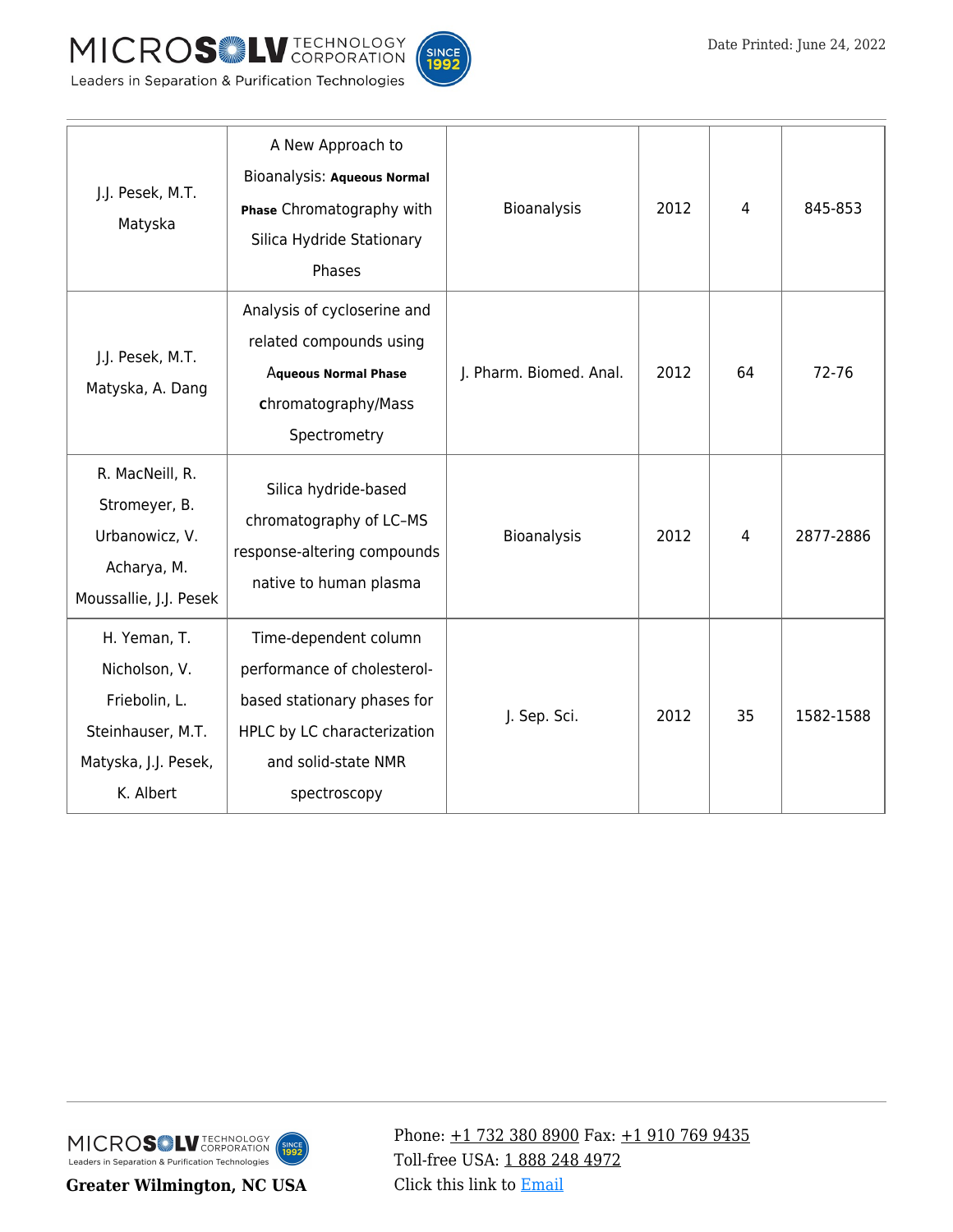



| S. Bocian, J. Soukup,<br>M. Matyska, J. Pesek,<br>P. Jandera, B.<br>Buszewski                                                                                                                                                 | The influence of the organic<br>modifier in hydro-organic<br>mobile phase on separation<br>selectivity of steroid<br>hormones separation using<br>cholesterol-bonded<br>stationary phases | J. Chromatogr. A.      | 2012 | 1245 | 90-97   |
|-------------------------------------------------------------------------------------------------------------------------------------------------------------------------------------------------------------------------------|-------------------------------------------------------------------------------------------------------------------------------------------------------------------------------------------|------------------------|------|------|---------|
| B. Buszewski, S.<br>Bocian, G. Rychlicki,<br>M. Matyska, J. Pesek                                                                                                                                                             | Determination of accessible<br>silanols groups on silica gel<br>surfaces using micro<br>calorimetric measurements                                                                         | J. Chromatogr. A.      | 2012 | 1232 | 43-46   |
| A.D. Panopoulos, O.<br>Yanes, S. Ruiz, Y.<br>Kida, D. Diep, R.<br>Tautenhahn, A.<br>Herrerías, E.M.<br>Batchelder, N.<br>Plongthongkum, M.<br>Lutz, W.T. Berggren,<br>K. Zhang, R.M.<br>Evans, G. Siuzdak,<br>J.C.I. Belmonte | The metabolome of induced<br>pluripotent stem cells reveals<br>metabolic changes occurring<br>in somatic cell<br>reprogramming                                                            | Cell Res.              | 2012 | 22   | 168-177 |
| D. Ryan, K. Robards,<br>P.D. Prenzler, M.<br>Kendall                                                                                                                                                                          | Recent and potential<br>developments in the analysis<br>of urine: A review                                                                                                                | Analytica Chimica Acta | 2011 | 684  | 17-29   |

**Greater Wilmington, NC USA**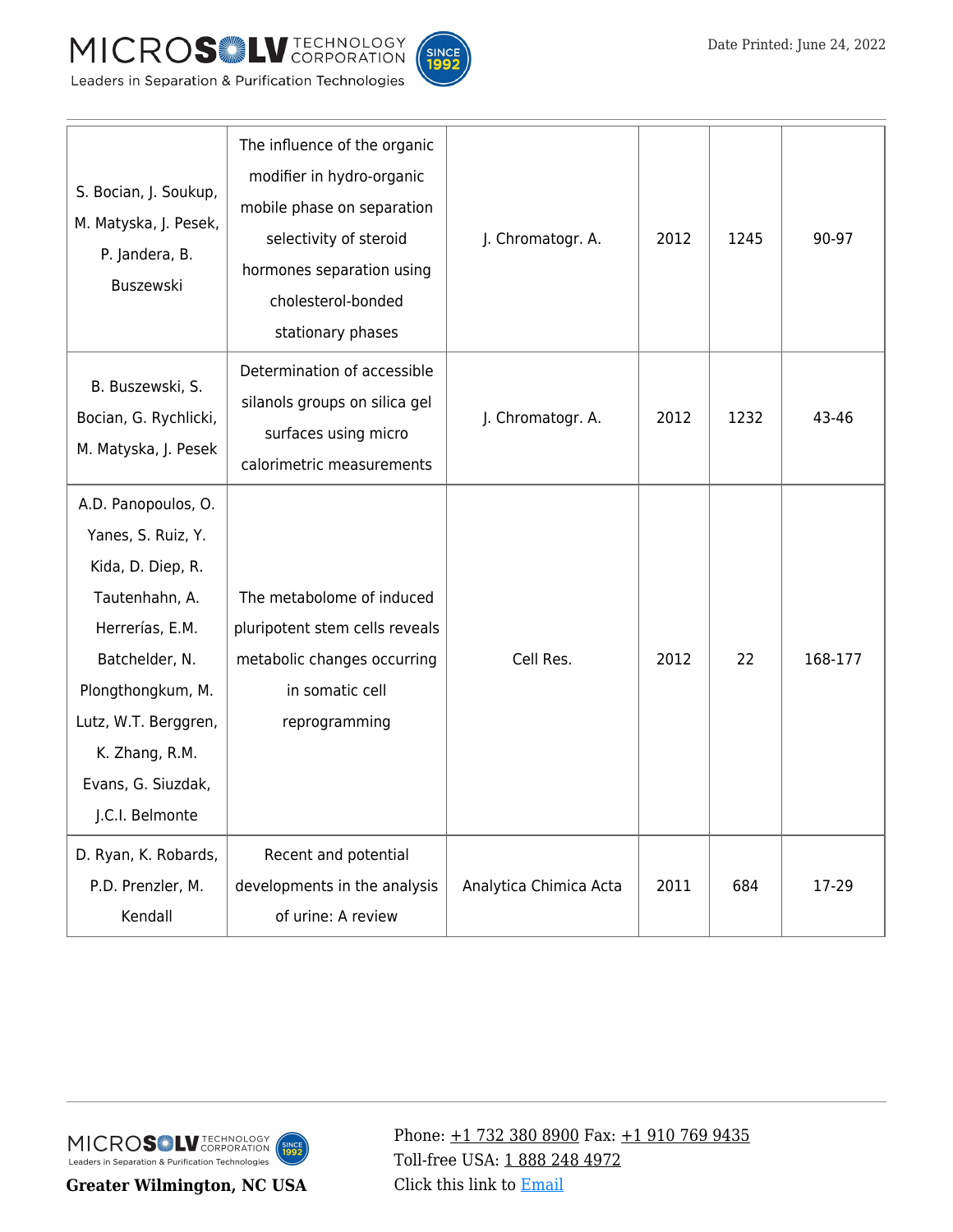



| J.E. Young, M.T.<br>Matyska, J.J. Pesek                                             | Liquid Chromatography/Mass<br>Spectrometry Compatible<br>Approaches for the<br>Quantitation of Folic Acid in<br>Fortified Juices and Cereals<br>using Aqueous Normal<br><b>Phase Conditions</b> | J. Chromatogr. A                                                                                             | 2011 | 1218 | 2121-2126 |
|-------------------------------------------------------------------------------------|-------------------------------------------------------------------------------------------------------------------------------------------------------------------------------------------------|--------------------------------------------------------------------------------------------------------------|------|------|-----------|
| J.J. Pesek, M.T.<br>Matyska, P. Lee                                                 | Synthesis of a Preparative<br>C30 Stationary Phase on a<br>Silica Hydride Surface and its<br>Application to Carotenoid<br>Separation                                                            | J. Liq. Chromatogr. & Rel<br>Technol.                                                                        | 2011 | 34   | 231-240   |
| J.J. Pesek and M.T.<br>Matyska                                                      | <b>Aqueous Normal</b><br>Phase Chromatography. The<br>Bridge between Reversed-<br>Phase and HILIC                                                                                               | Hydrophilic Interaction<br>Chromatography (HILIC)<br>and Advanced<br>Applications, P.G. Wang,<br>W. He, eds. | 2011 | N/A  | $26$ -Jan |
| S. Bocian, M.<br>Matyska, J. Pesek, B.<br>Buszewski                                 | Study of solvation processes<br>on cholesterol bonded<br>phases                                                                                                                                 | J. Chromatogr. A                                                                                             | 2011 | 1218 | 441-448   |
| R.I. Boysen, Y. Yang,<br>J. Chowdhury, M.T.<br>Matyska, J.J. Pesek,<br>M.T.W. Hearn | Simultaneous separation of<br>hydrophobic and hydrophilic<br>peptides with a silica hydride<br>stationary phase<br>using aqueous normal<br>phase conditions                                     | J. Chromatogr. A                                                                                             | 2011 | 1218 | 8021-8026 |

**Greater Wilmington, NC USA**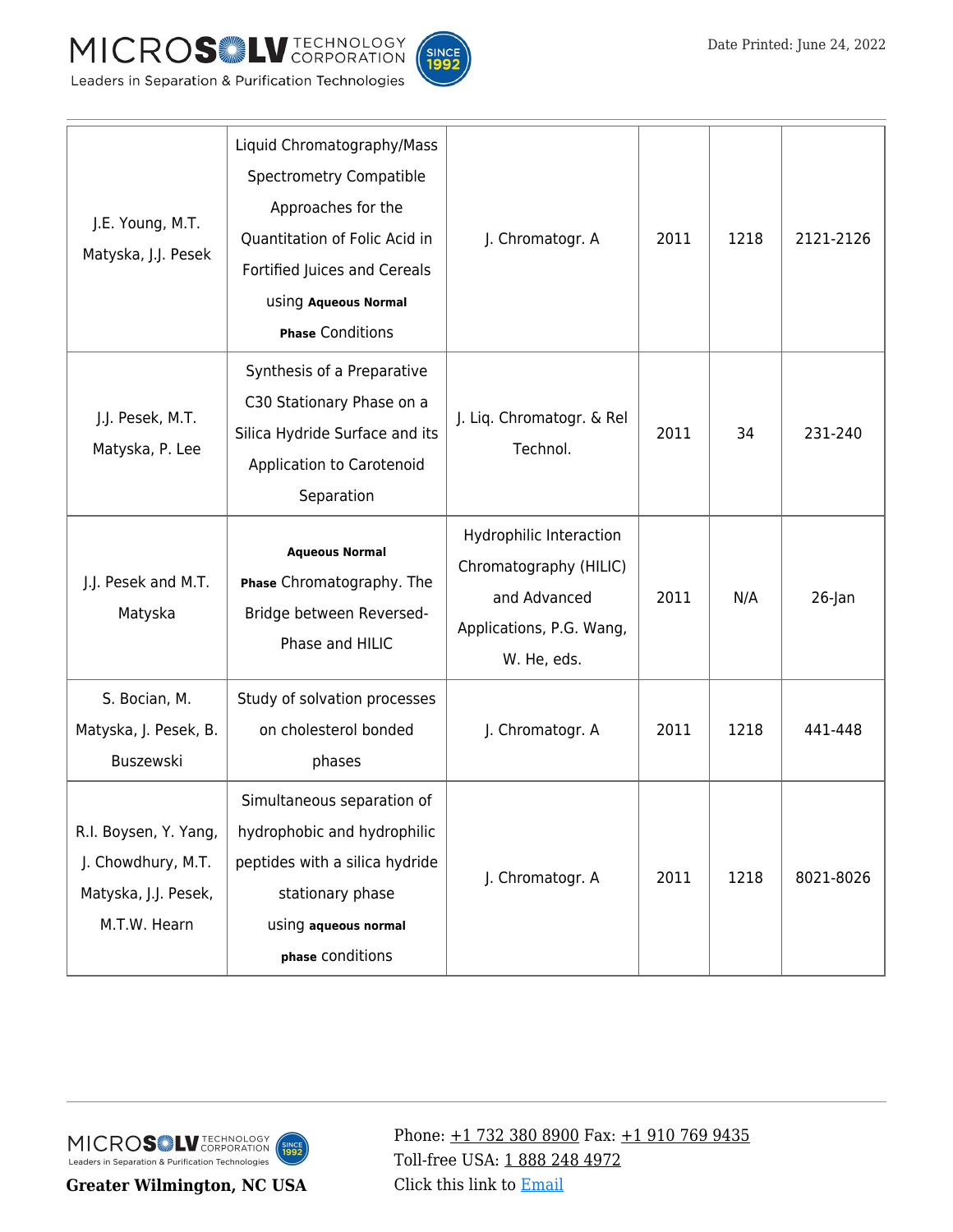



| J.J. Pesek, M.T.<br>Matyska, S.M.<br>Fischer                          | Improvement of Peak Shape<br>in Aqueous Normal<br>Phase Analysis of Anionic<br><b>Metabolites</b>                                                                                        | J. Sep. Sci.     | 2011 | 34   | 3509-3516 |
|-----------------------------------------------------------------------|------------------------------------------------------------------------------------------------------------------------------------------------------------------------------------------|------------------|------|------|-----------|
| J.J. Pesek, M.T.<br>Matyska, M.<br>Nshanian                           | Open-tubular capillary<br>electro-chromatography of<br>small polar molecules using<br>etched, chemically modified<br>capillaries                                                         | Electrophoresis  | 2011 | 32   | 1728-1734 |
| J.E. Young, M.T.<br>Matyska, J.J. Pesek                               | Liquid chromatography/mass<br>spectrometry compatible<br>approaches for the<br>quantitation of folic acid in<br>fortified juices and cereals<br>using aqueous normal<br>phase conditions | J. Chromatogg.A. | 2011 | 1218 | 2121-2126 |
| J.J. Pesek, M.T.<br>Matyska, J. Duley, M.<br>Zamzami, S.M.<br>Fischer | <b>Aqueous Normal Phase (ANP)</b><br>Retention of Nucleotides on<br>Silica Hydride-Based<br>Columns. Method<br>Development Strategies for<br>Analytes Relevant in Clinical<br>Analysis   | J. Sep. Sci.     | 2010 | 33   | 930-938   |
| J.J, Pesek, M.T.<br>Matyska, K. Prajapati                             | Synthesis and Evaluation of<br>Silica Hydride-Based<br><b>Fluorinated Stationary</b><br>Phases                                                                                           | J. Sep. Sci.     | 2010 | 33   | 2908-2916 |

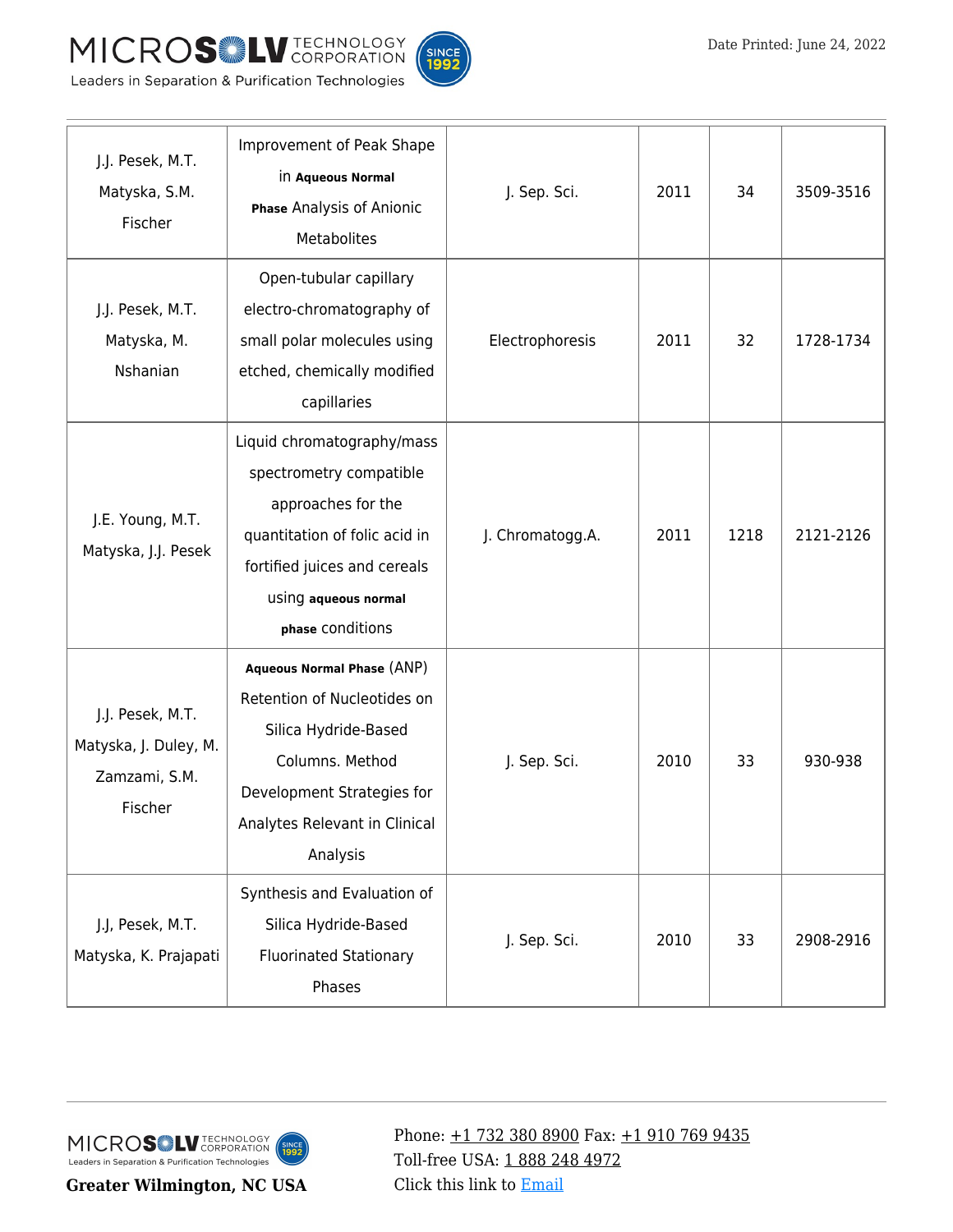



| S. Bocian, M.<br>Matyska, J. Pesek, B.<br>Buszewski                                                                                               | Study of the Retention and<br>Selectivity of Cholesterol<br><b>Bonded Phases with Different</b><br>Linkage Spacers                                                           | J. Sep. Sci.                                                      |      | 2010<br>1217 | 6891-6897 |
|---------------------------------------------------------------------------------------------------------------------------------------------------|------------------------------------------------------------------------------------------------------------------------------------------------------------------------------|-------------------------------------------------------------------|------|--------------|-----------|
| J.J. Pesek, M.T.<br>Matyska                                                                                                                       | Recent Developments in<br>Type C Stationary Phases:<br>Exploiting the Versatility of<br>Silica Hydride Materials                                                             | Chromatography Today                                              | 2010 | 3            | 24-26     |
| J.J. Pesek, M.T.<br>Matyska                                                                                                                       | Silica Hydride: Chemistry and<br>Applications                                                                                                                                | Advances in<br>Chromatography, Grushk<br>a, E., Grinberg, N., eds | 2010 | N/A          | 255-288   |
| J.J. Pesek, M.T.<br>Matyska, J. Duley, M.<br>Zamzami, S.M.<br>Fischer                                                                             | Aqueous normal phase (ANP)<br>retention of nucleotides on<br>silica hydride-based columns.<br>Method development<br>strategies for analytes<br>relevant in clinical analysis | J. Sep. Sci.                                                      | 2010 | 33           | 930-938   |
| D.L. Callahan, D. De<br>Souza, A. Bacic, U.<br>Roessner                                                                                           | Profiling of polar metabolites<br>in biological extracts using<br>diamond hydride-<br>based aqueous normal<br>phase chromatography.                                          | J. Sep. Sci.                                                      | 2009 | 32           | 2273-2280 |
| J.J. Pesek, M.T.<br><b>Aqueous Normal Phase</b><br>Matyska, M.T.W.<br>retention of nucleotides on<br>Hearn, R.I. Boysen<br>Silica Hydride columns |                                                                                                                                                                              | J. Chromatogr. A                                                  | 2009 | 1216         | 1140-1146 |

MICROSOLV TECHNOLOGY INCE<br>992 Leaders in Separation & Purification Technologies

**Greater Wilmington, NC USA**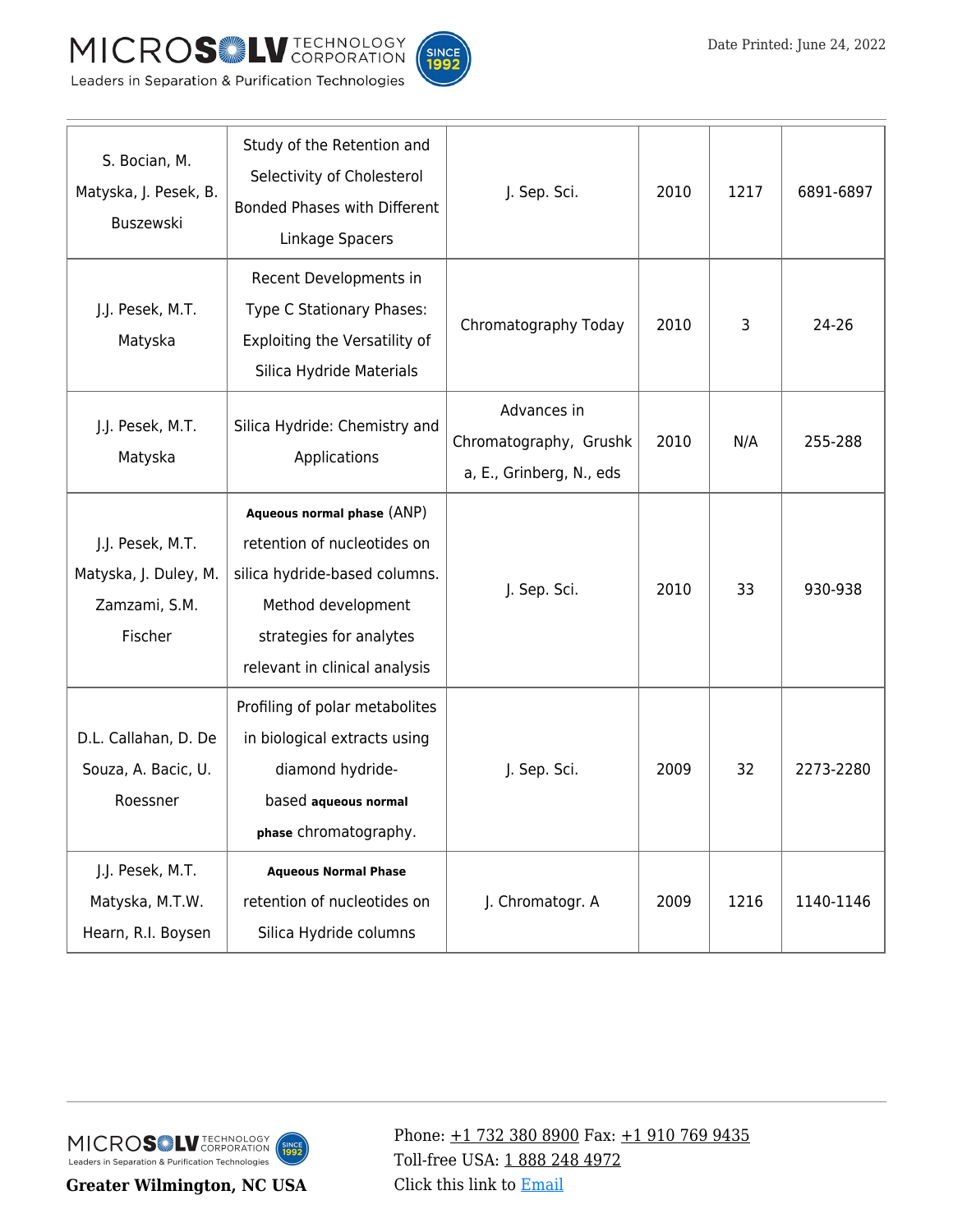



| V. Freibolin, M.P.<br>Bayer, M.T. Matyska,<br>J.J. Pesek, K. Albert  | 1H HR/MAS NMR in the<br>suspended state: Molecular<br>recognition processes in<br>liquid chromatography<br>between steroids and a silica<br>hydride-based cholesterol<br>phase | J. Sep. Sci.                          | 2009 | 32 | 1722-1728 |
|----------------------------------------------------------------------|--------------------------------------------------------------------------------------------------------------------------------------------------------------------------------|---------------------------------------|------|----|-----------|
| J.J. Pesek, M.T.<br>Matyska, J.A. Loo,<br>S.M. Fischer, T.R.<br>Sana | Analysis of Hydrophilic<br>Metabolites in Physiological<br>Fluids by HPLC-MS using a<br>Silica Hydride-Based<br><b>Stationary Phase</b>                                        | J. Sep. Sci.                          | 2009 | 32 | 2200-2208 |
| J.JPesek, M.T.<br>Matyska                                            | Our Favorite Materials: Silica<br><b>Hydride Stationary Phases</b>                                                                                                             | J. Sep. Sci.                          | 2009 | 32 | 3999-4011 |
| M.T. Matyska, J.J.<br>Pesek, G. Shetty                               | Type C Amino Columns for<br>Affinity and Aqueous Normal<br>Phase Chromatography:<br>Synthesis and HPLC<br>Evaluation                                                           | J. Liq. Chromatogr. & Rel<br>Technol. | 2009 | 33 | $1 - 26$  |
| J.J. Pesek, M.T.<br>Matyska, A. Sharma                               | Use of Hydride-Based<br>Separation Materials for<br>Organic Normal Phase<br>Chromatography                                                                                     | J. Liq. Chromatogr. & Rel<br>Technol. | 2008 | 31 | 134-147   |

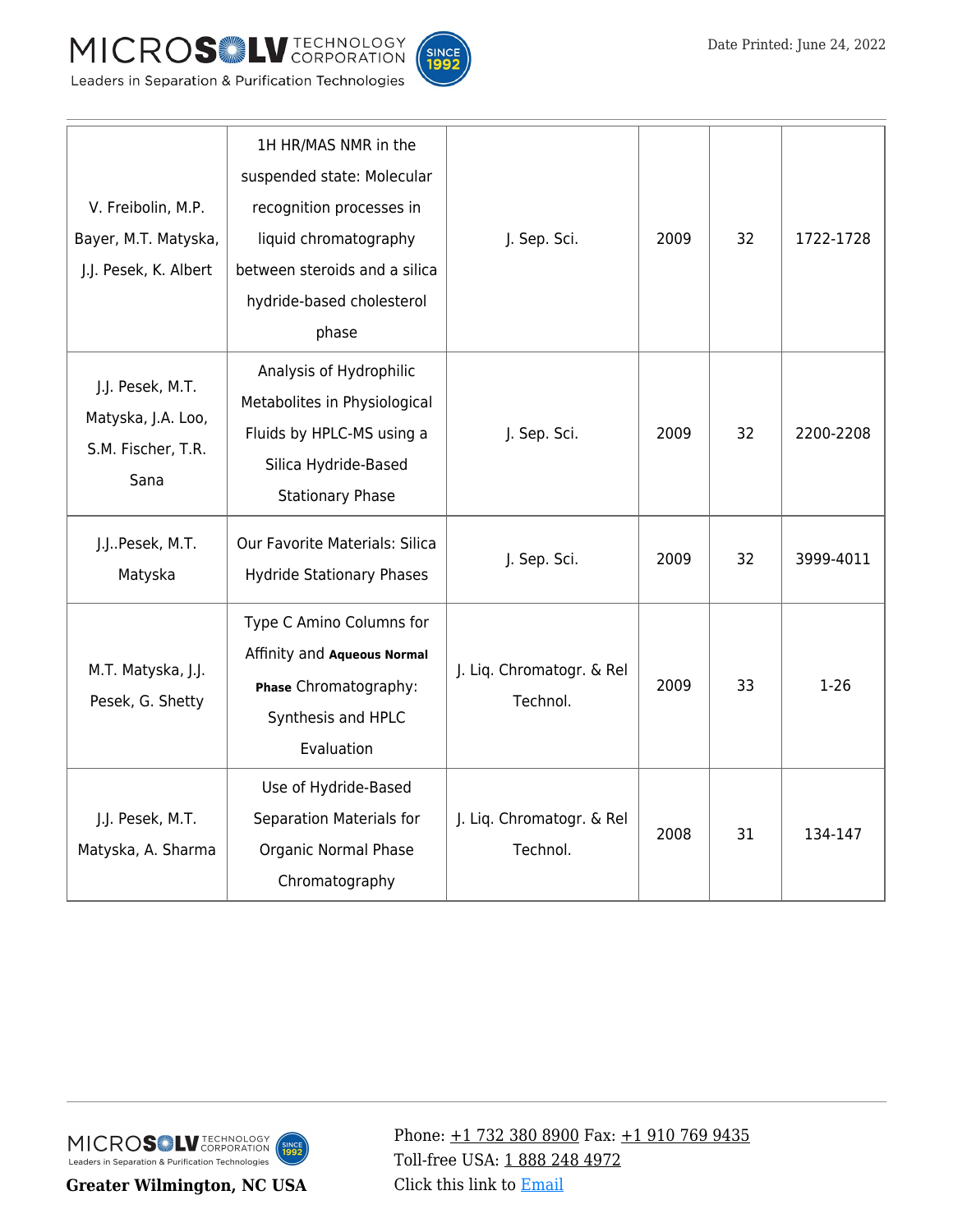





| J.J. Pesek, M.T.<br>Matyska, D. Sukul                     | Capillary Liquid<br>Chromatography and<br>Capillary<br>Electrochromatography using<br>Silica Hydride Stationary<br>Phases                                          | J. Chromatogr. A | 2008 | 1191 | 136-140   |
|-----------------------------------------------------------|--------------------------------------------------------------------------------------------------------------------------------------------------------------------|------------------|------|------|-----------|
| J.J. Pesek, M.T.<br>Matyska, S.M.<br>Fischer, T.R. Sana   | Analysis of hydrophilic<br>metabolites by high-<br>performance liquid<br>chromatography - mass<br>spectrometry using a silica<br>hydride-based stationary<br>phase | J. Chromatogr. A | 2008 | 1204 | 48-55     |
| J.J. Pesek, M.T.<br>Matyska, S. Larrabee                  | <b>HPLC Retention Behavior on</b><br>Hydride-Based Stationary<br>Phases                                                                                            | J. Sep. Sci.     | 2007 | 30   | 637-647   |
| J.J. Pesek, M.T.<br>Matyska, M.T.W.<br>Hearn, R.I. Boysen | Temperature effects on<br>solute retention for hydride-<br>based stationary phases                                                                                 | J. Sep. Sci.     | 2007 | 30   | 1150-1157 |
| J.J. Pesek, M.T.<br>Matyska                               | A Comparison of Two<br><b>Separation Modes: HILIC</b><br>and Aqueous Normal<br>Phase Chromatography                                                                | <b>LCGC</b>      | 2007 | 25   | 480-490   |
| J.J. Pesek, M.T.<br>Matyska                               | How to Retain Polar and<br>Nonpolar Compounds on the<br>same HPLC Column with an<br><b>Isocratic Mobile Phase</b>                                                  | <b>LCGC</b>      | 2006 | 24   | 296-303   |

**Greater Wilmington, NC USA**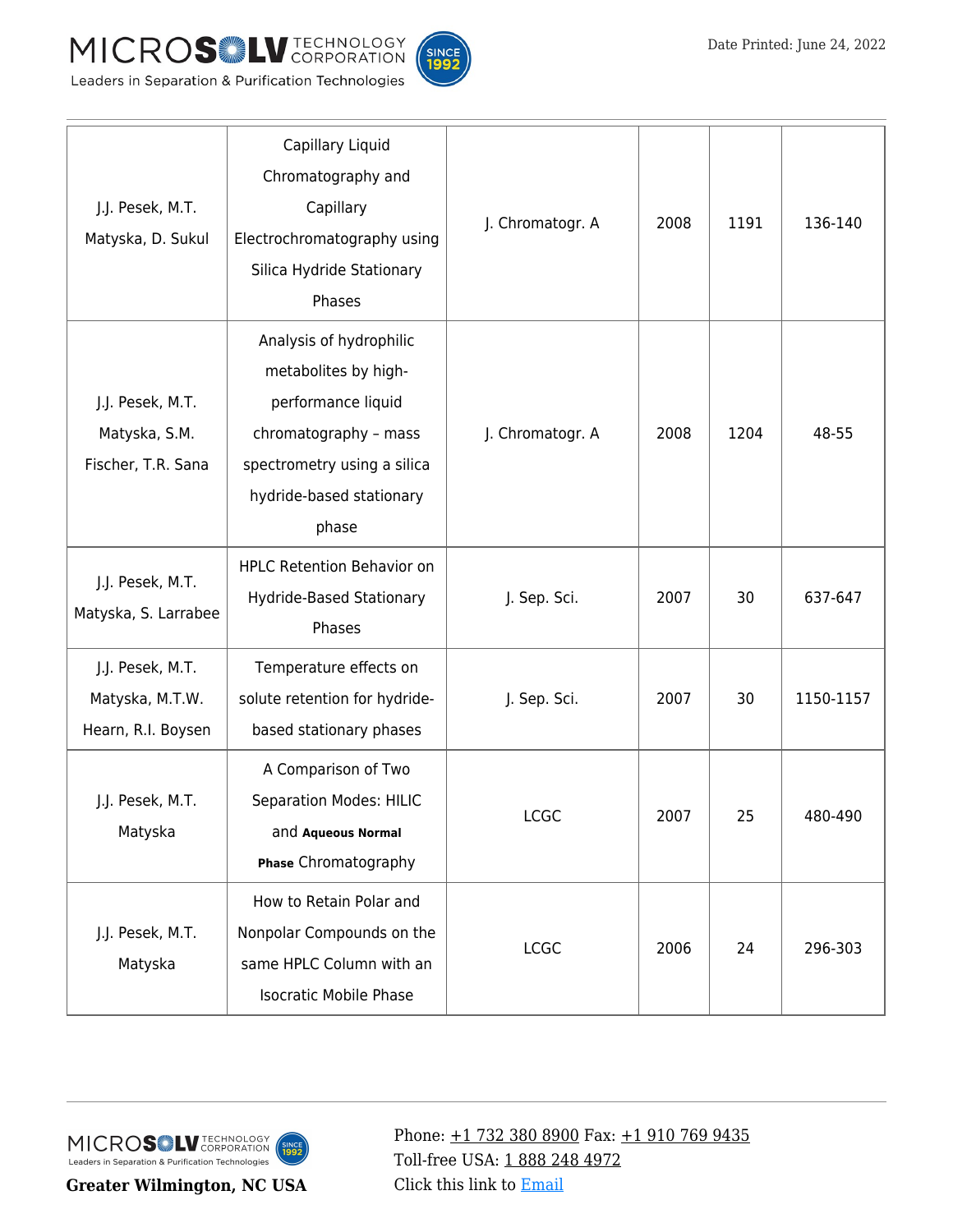



| J.J. Pesek, M.T.<br>Matyska        | Silica Hydride Surfaces:<br>Versatile Separation Media<br>for Chromatographic and<br><b>Electrophoretic Analyses</b>                                 | J. Liq. Chromatogr. & Rel<br>Technol. | 2006 | 29 | 1105-1124 |
|------------------------------------|------------------------------------------------------------------------------------------------------------------------------------------------------|---------------------------------------|------|----|-----------|
| J.J. Pesek, M.T.<br>Matyska        | One Stationary Phase, Three<br>Modes of Separation:<br>Reversed Phase and Normal<br>Phase Separations on the<br>Same Column                          | <b>International Labmate</b>          | 2006 | 31 | $2 - 3$   |
| J.J. Pesek, M.T.<br>Matyska        | Hydride-based Silica<br><b>Stationary Phases for HPLC:</b><br>Fundamental Properties and<br>Applications                                             | J. Sep. Sci.                          | 2005 | 28 | 1845-1854 |
| .J. Pesek, M.<br>Matyska, L. Dalal | Evaluation of Hydride-Based<br><b>Stationary Phases for LC/MS</b>                                                                                    | Chromatographia                       | 2005 | 62 | 595-601   |
| J.J. Pesek, M.T.<br>Matyska        | Hydride-Based Separation<br>Materials for High<br>Performance Liquid<br>Chromatography and Open<br><b>Tubular Capillary</b><br>Electrochromatography | Chinese J. Chromatogr.                | 2005 | 23 | 595-608   |

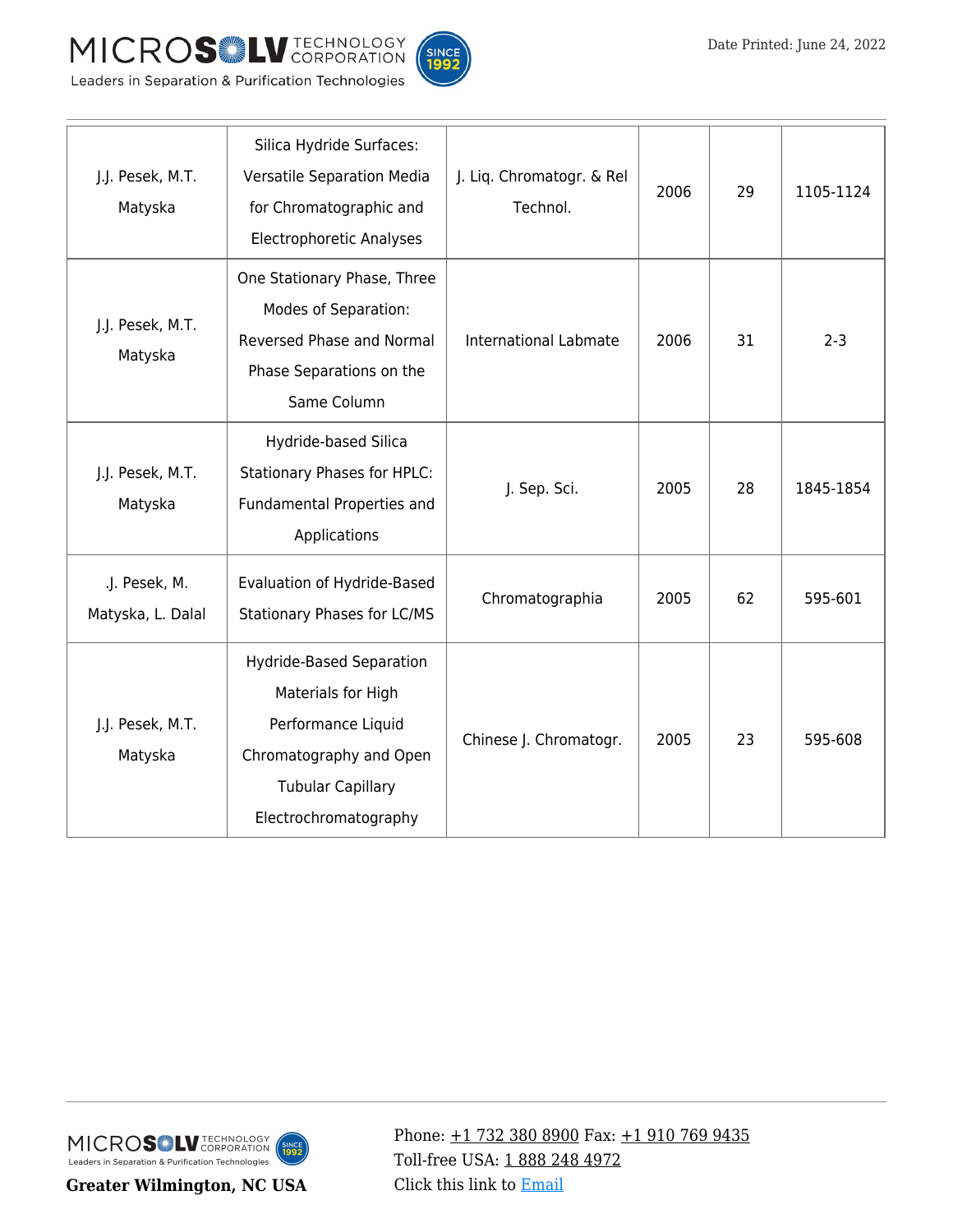



| .J. Pesek, M.T.<br>Matyska, G.B.<br>Dawson, A. Wilsdorf,<br>P. Marc, M. Padki | The Cholesterol Bonded<br>Phase as a Separation<br>Medium in High Performance<br>Liquid Chromatography.<br>Evaluation of Properties and<br>Applications | J. Chromatogr A                                   | 2003 | 986 | 253-262   |
|-------------------------------------------------------------------------------|---------------------------------------------------------------------------------------------------------------------------------------------------------|---------------------------------------------------|------|-----|-----------|
| M.T. Matyska, J.J.<br>Pesek, S. Tong, J.E.<br>Sandoval                        | Adamantyl-Modified Silica va<br>Olefin Hydrosilation on a<br>Hydride Intermediate                                                                       | J. Liq. Chromatogr. & Rel<br>Technol.             | 2003 | 26  | 1169-1195 |
| L. Brown, B. Ciccone,<br>J.J. Pesek, M.T.<br>Matyska                          | An Evolution in Separation<br>Media for HPLC                                                                                                            | American Lab.                                     | 2003 | 24  | 23-29     |
| M.T. Matyska, J.J.<br>Pesek, V. Grandhi                                       | Charge Transfer-Like<br>Stationary Phase for HPLC<br>Prepared via Hydrosilation on<br>Silica Hydride                                                    | J. Sep. Sci.                                      | 2002 | 25  | 741-748   |
| J.J. Pesek, M.T.<br>Matyska, S. James                                         | Variable-Temperature Solid-<br><b>State NMR Studies of Bonded</b><br>Liquid Crystal Stationary<br>Phases for HPLC                                       | J. Liq. Chromatogr. & Rel<br>Technol.             | 2002 | 25  | 2749-2765 |
| J.J. Pesek, M.T.<br>Matyska                                                   | Developments in Surface<br>Chemistry for the<br>Improvement of<br>Chromatographic Methods                                                               | A Century of Separation<br>Science, H. Issaq, ed. | 2001 | N/A | 349-364   |

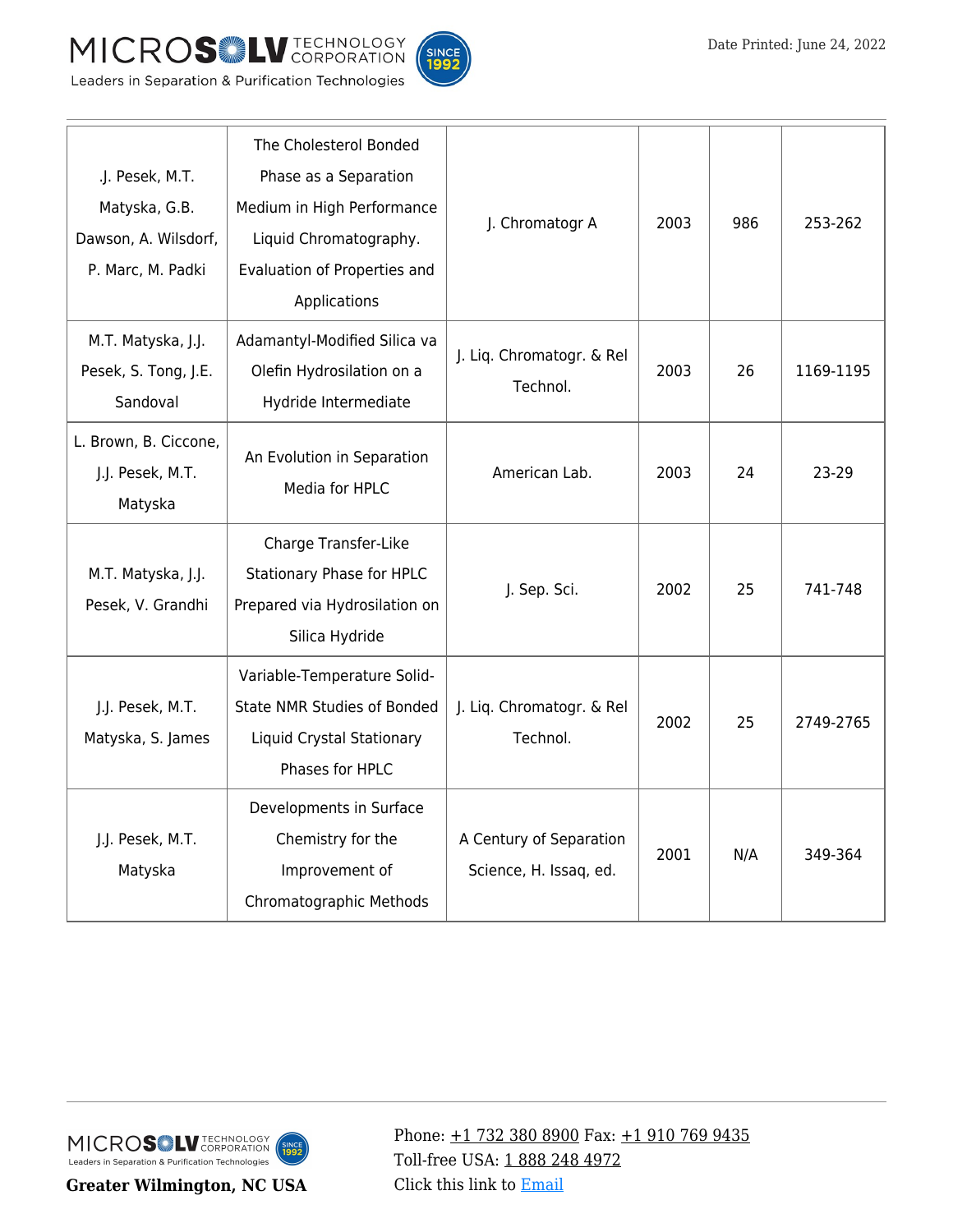





|  |  | Leaders in Separation & Purification Technologies |
|--|--|---------------------------------------------------|
|  |  |                                                   |

| K. Jinno, H. Sawada,<br>A.P. Catabay, H.                                                         | Comparison of the<br>Separation Behavior of<br>Benzodiazepines in Packed                                                                                    |                                                                                                                        |      |     |         |
|--------------------------------------------------------------------------------------------------|-------------------------------------------------------------------------------------------------------------------------------------------------------------|------------------------------------------------------------------------------------------------------------------------|------|-----|---------|
| Watanabe, N.B.H.<br>Sabli, J.J. Pesek, M.T.<br>Matyska                                           | Capillary<br>Electrochromatography and<br><b>Open-Tubular Capillary</b><br>Electrochromatography                                                            | J. Chromatogr. A                                                                                                       | 2000 | 887 | 479-487 |
| A.P. Catabay, J.J.<br>Pesek, M.T. Matyska,<br>K. Jinno                                           | <b>Pharmaceutical Applications</b><br>using Cholesterol-10-<br>undecenoate Bonded Phase<br>in Micro column Liquid<br>Chromatography                         | J. Liq. Chromatogr. Relat.<br>Technol.                                                                                 | 1999 | 22  | 953-967 |
| J.J. Pesek, M.T.<br>Matyska                                                                      | <b>Surface Modifications to</b><br>Support Materials for HPLC,<br><b>HPCE</b> and<br>Electrochromatography                                                  | <b>Fundamental and Applied</b><br><b>Aspects of Chemically</b><br>Modified Surfaces, J. Blitz<br>and C.B. Little, eds. | 1999 | N/A | 97-110  |
| A. Catabay, C.<br>Okumura, K. Jinno,<br>J.J. Pesek, E.<br>Williamsen, J.C.<br>Fetzer, W.R. Biggs | Retention Behavior of Large<br>Polycyclic Aromatic<br>Hydrocarbons on Cholesteryl<br>10-Undecenoate Bonded<br>Phase in Microcolumn Liquid<br>Chromatography | Chromatographia                                                                                                        | 1998 | 47  | 13-20   |

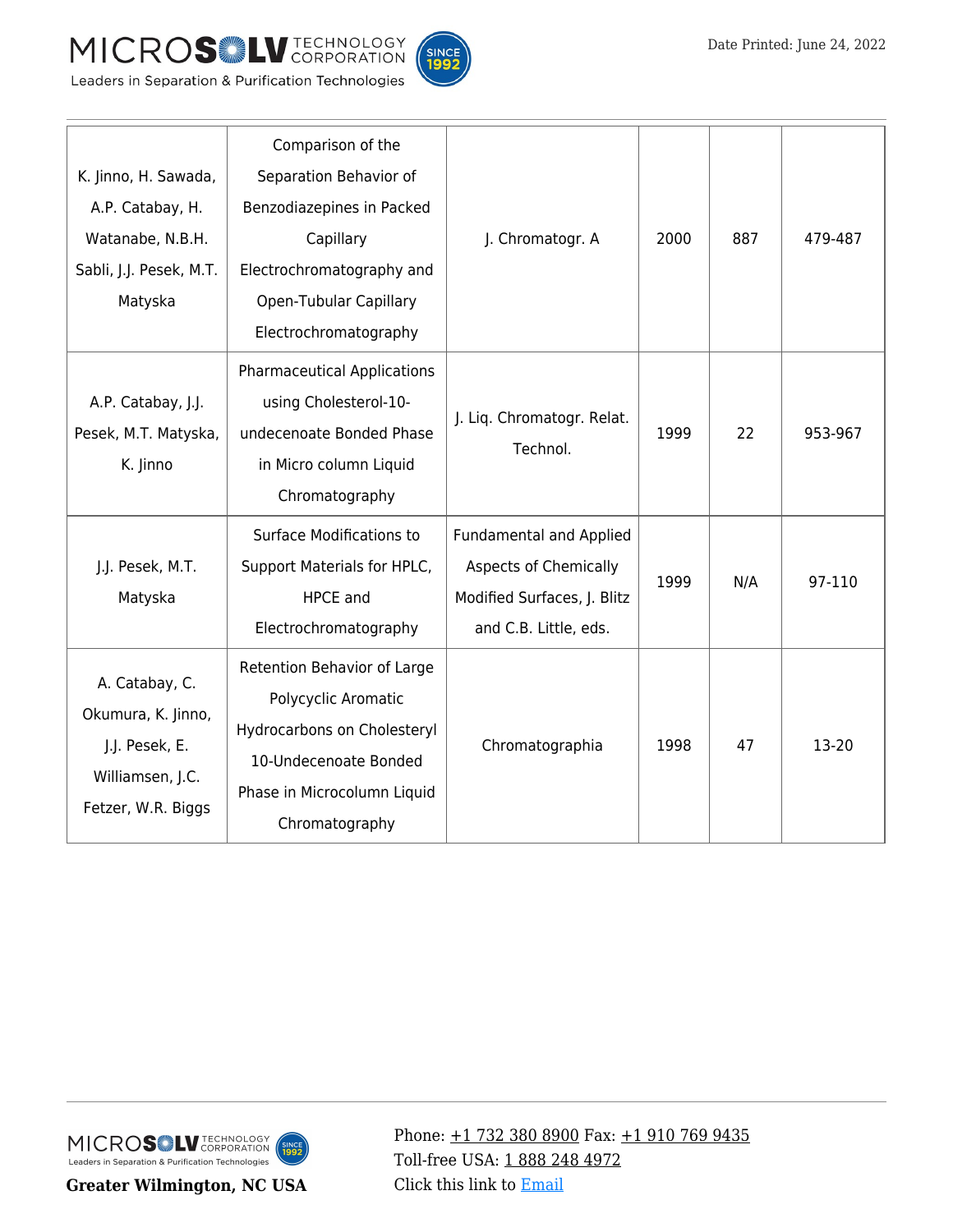



Leaders in Separation & Purification Technologies

| A. Catabay, M.<br>Taniguichi, K. Jinno,<br>J.J. Pesek, E.<br>Williamsen        | Separation of 1,4-<br>Benzodiazepines and Analogs<br>Using Cholesteryl 10-<br>Undecenoate Bonded Phase<br>in Micro-column Liquid<br>Chromatography                        | J. Chromatogr. Sci. | 1998 | 36 | 111-118   |
|--------------------------------------------------------------------------------|---------------------------------------------------------------------------------------------------------------------------------------------------------------------------|---------------------|------|----|-----------|
| A. Catabay, Y. Saito,<br>C. Okumura, K. Jinno,<br>J.J. Pesek, E.<br>Williamsen | <b>Retention Behavior of Small</b><br>Polycyclic Aromatic<br>Hydrocarbons with<br>Cholesteryl-10-Undecenoate<br>Bonded Phase in Micro-<br>column Liquid<br>Chromatography | J. Microcol Sep.    | 1997 | 9  | 81-85     |
| J.J. Pesek, M.T.<br>Matyska, J.E.<br>Sandoval, E.<br>Williamsen                | Synthesis, Characterization<br>and Applications of Hydride-<br><b>Based Surface Materials for</b><br>HPLC, HPCE and<br>Electrochromatography                              | J. Liq. Chromatogr. | 1996 | 19 | 2843-2865 |
| J.J. Pesek, M.T.<br>Matyska, H.<br>Hemphala                                    | HPLC Evaluation of Mono-ol,<br>Butylphenyl, and<br><b>Perfluorinated Columns</b><br>Prepared Via Olefin<br>Hydrosilation on a Silica<br>Hydride Intermediate              | Chromatographia     | 1996 | 43 | $10 - 16$ |



**Greater Wilmington, NC USA**